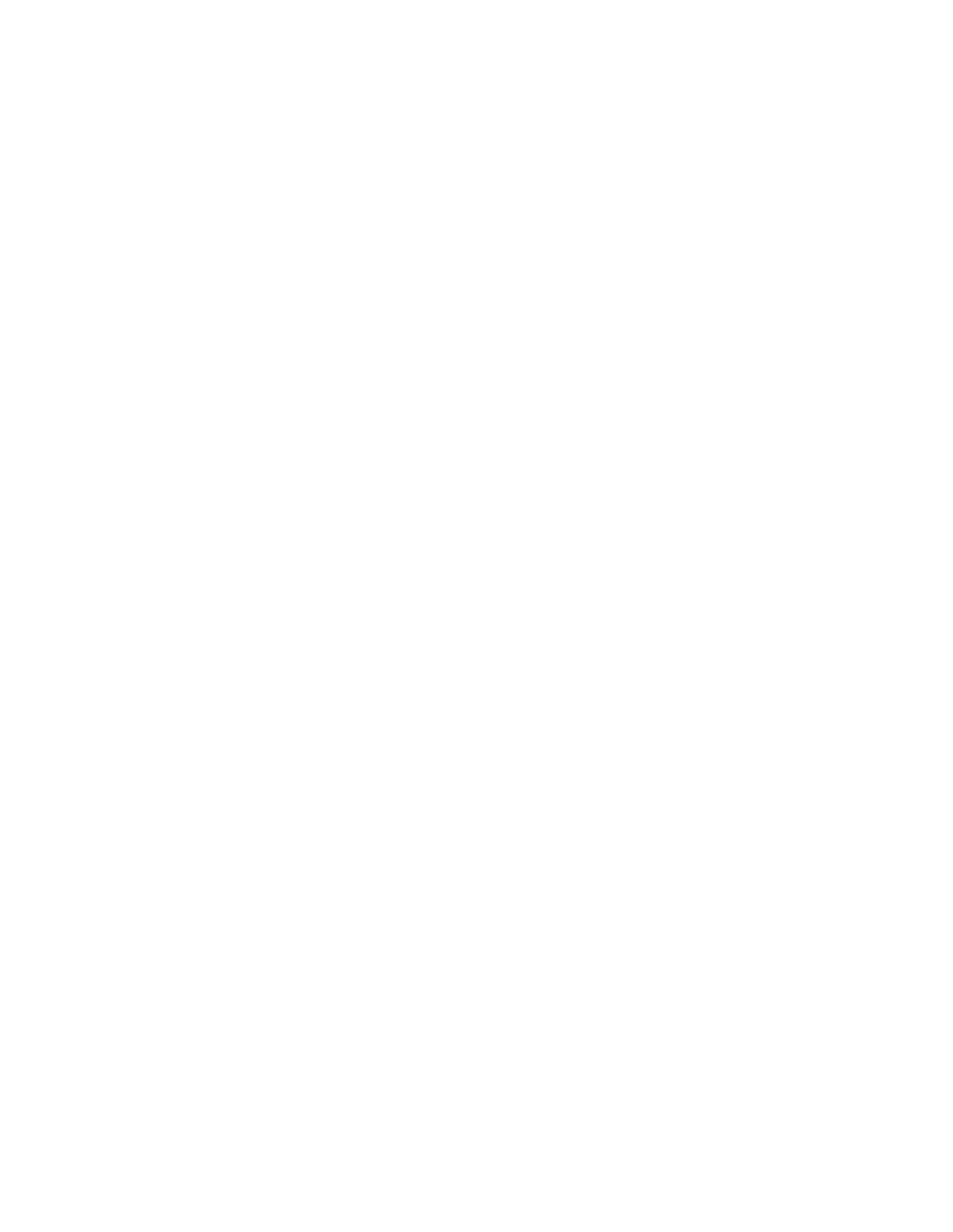# AL First Baptist

## We Believe MAY 8 - JUNE 26, 2022

# **CONTENTS**

| MAY 8 SPIRITUAL MATURITY - PRAYER 03        |
|---------------------------------------------|
| MAY 15 SPIRITUAL MATURITY - BIBLE STUDY. 07 |
| MAY 22 SPIRITUAL MATURITY - SERVING 11      |
| MAY 29 SPIRITUAL MATURITY - EVANGELISM 15   |
| JUNE 5 SPIRITUAL MATURITY - DISCIPLE 19     |
|                                             |
|                                             |
|                                             |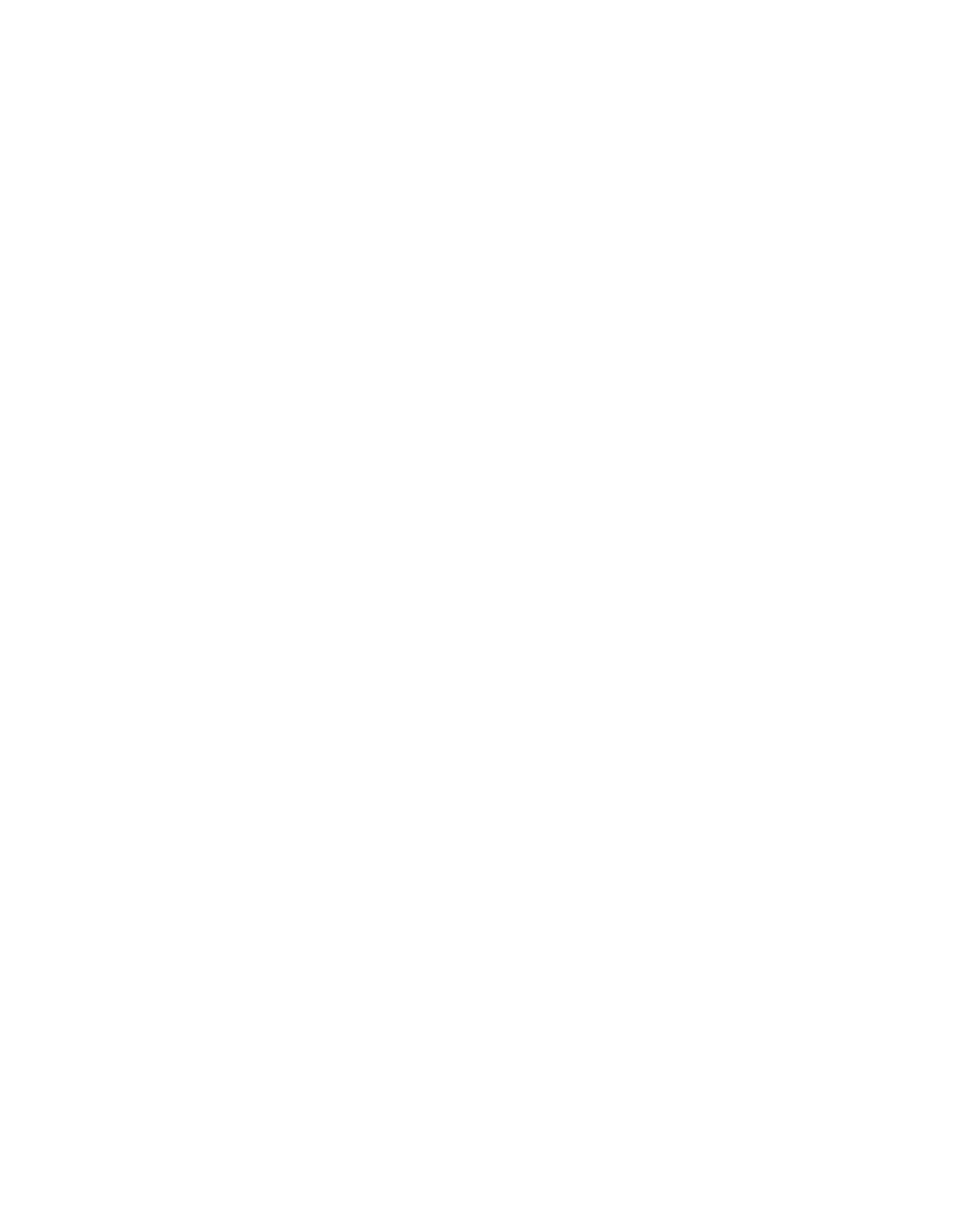# SPIRITUAL MATURITY—PRAYER

**MATTHEW 6:9-13 MAY 8, 2022 PERSONAL STUDY GUIDE**

#### **INTRODUCTION**

- 1 **If you had been alive when Jesus walked the earth, what do you think would have stood out to you about Him the most?**
- 2 **Are there any question(s) you would like to sit down with Jesus and ask Him to explain to you now?**

#### **UNDERSTANDING**

*> Read Matthew 6:9-13.*

- **• How do the first few words of this prayer describe God? Why is it significant that Jesus said we should address God as our Father in heaven?**
- **• How do Christians honor God's name as holy? How should this petition shape our own prayers?**
- **• The holiness of God is hard for many people to reconcile with the Fatherhood of God. How does Jesus make us able to relate to God in a personal way?**
- **• How has God revealed Himself to you as Father?**
- **• What attributes of God as Father are most important to you? Why?**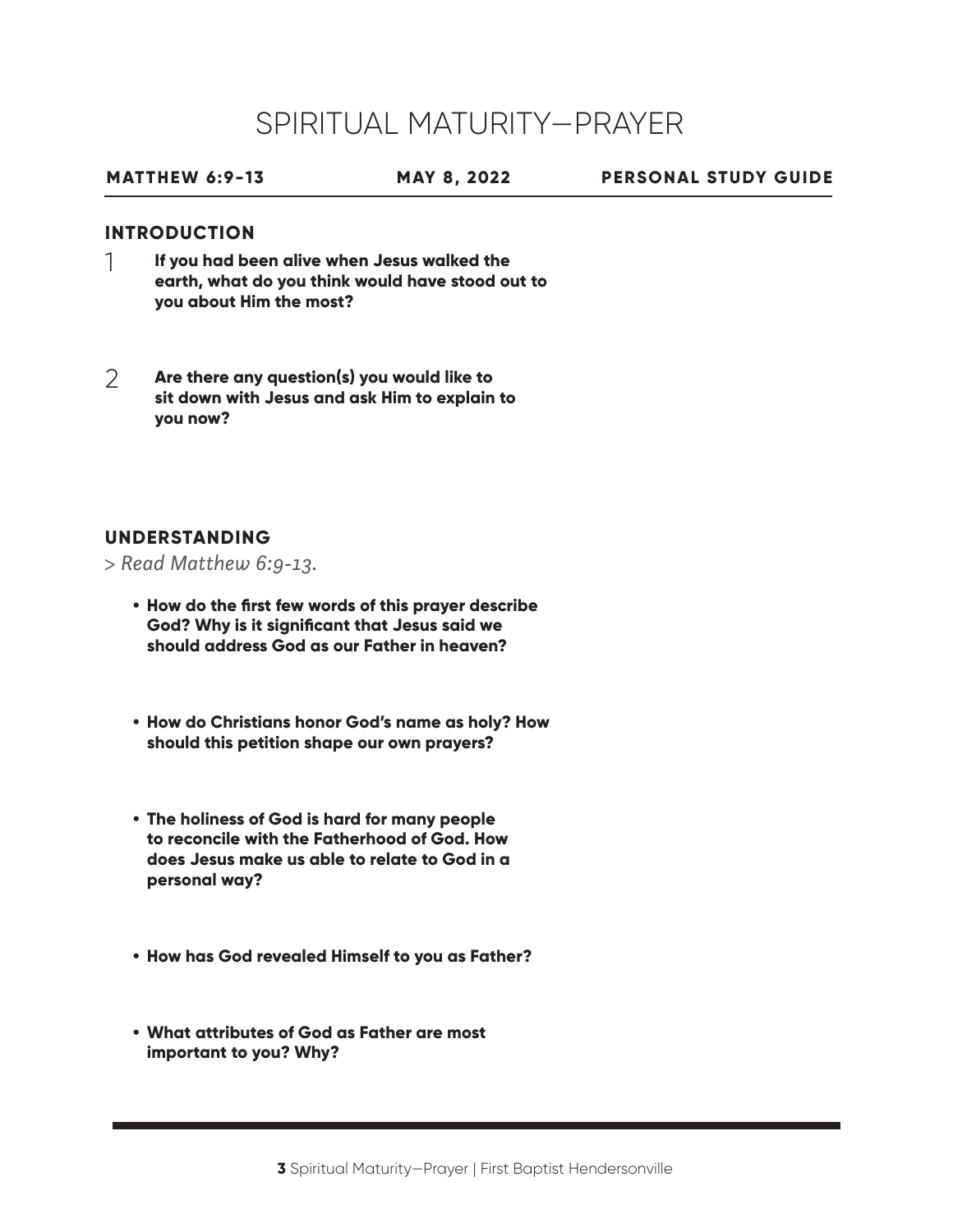#### **PERSONAL STUDY GUIDE MAY 8, 2022**

- **• What can we learn about our relationship with God as our Father from Jesus's petition in verse 10?**
- **• What does it mean for a person to pray for God's kingdom to come and will to be done on earth as it is in heaven?**
- **• What is the means by which God brings about His kingdom in the world? What is our part in this?**
- **• Why ought we pray for something that God is certainly going to do?**
- **• Read again through the list of petitions made in verses 11-13. What stands out to you the most?**
- **• How does God provide all of these needs for us?**
- **• Reread verses 12-13. What are we acknowledging to be true about God's character when we humbly ask for forgiveness?**
- **• Why do you think asking for forgiveness is so difficult for many people?**
- **• Why should we pray that God won't lead us into temptation?**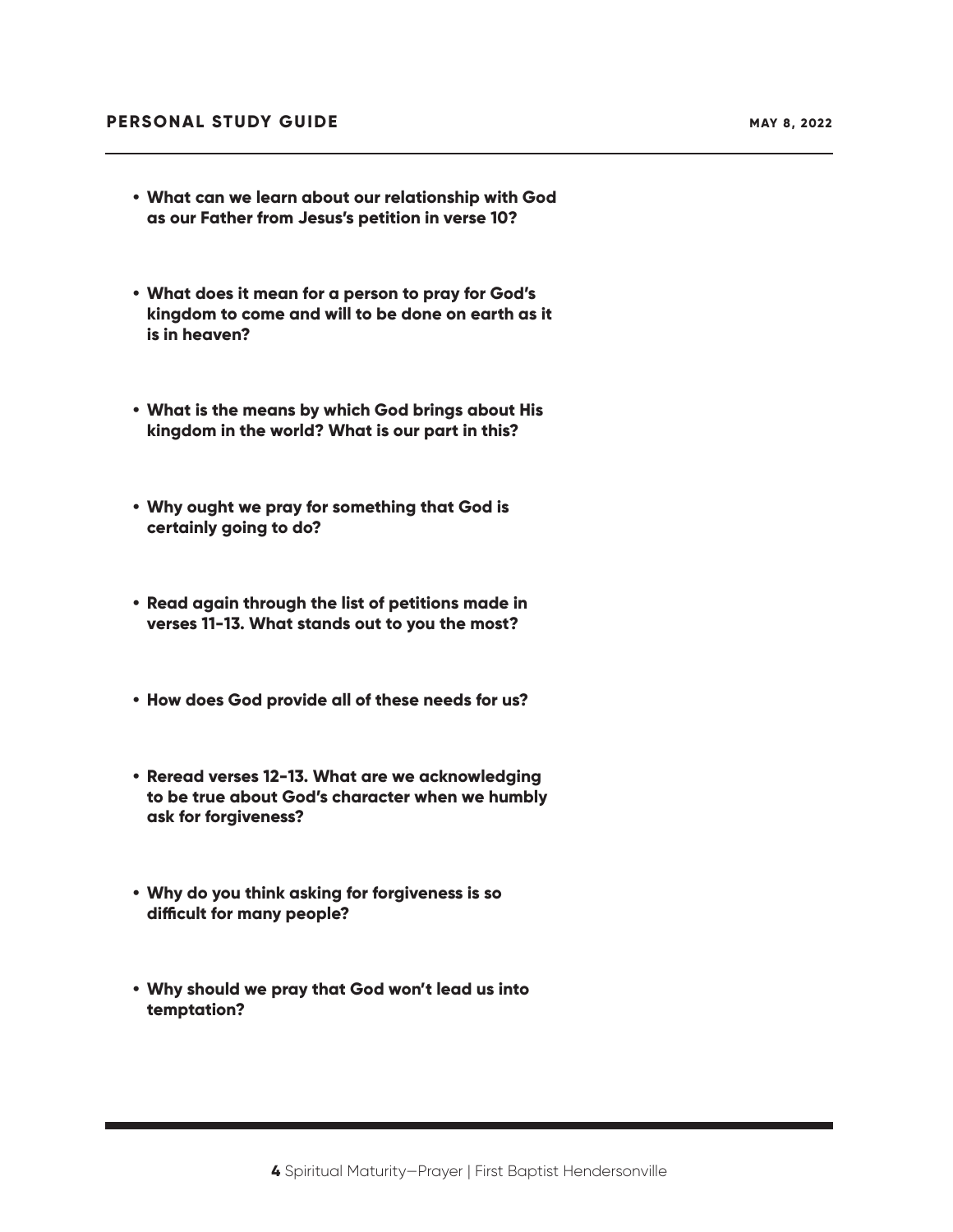#### **PERSONAL STUDY GUIDE MAY 8, 2022**

- **• How would your prayer life change if you prayed from a resolute posture of victory in Christ? What obstacles tend to keep you from doing so?**
- **• How is God's desire to meet the needs Jesus addressed in the model prayer related to His Fatherhood?**
- **• When have you experienced God as He met these needs for you?**
- **• How would praying to God as Father change the way that you pray?**

#### **APPLICATION**

- 1 **Are your times of prayer more often about you and what you want or about God and His glory? How are you challenged by today's study in this regard?**
- 2 **How do you allow the promises of God found in Scripture to excite your prayers and petitions? How much desire do you have for the coming of God's kingdom? How might we stir one another up in this desire?**
- 3 **How should our praying for God's kingdom to come motivate us to share the truth of the gospel with others?**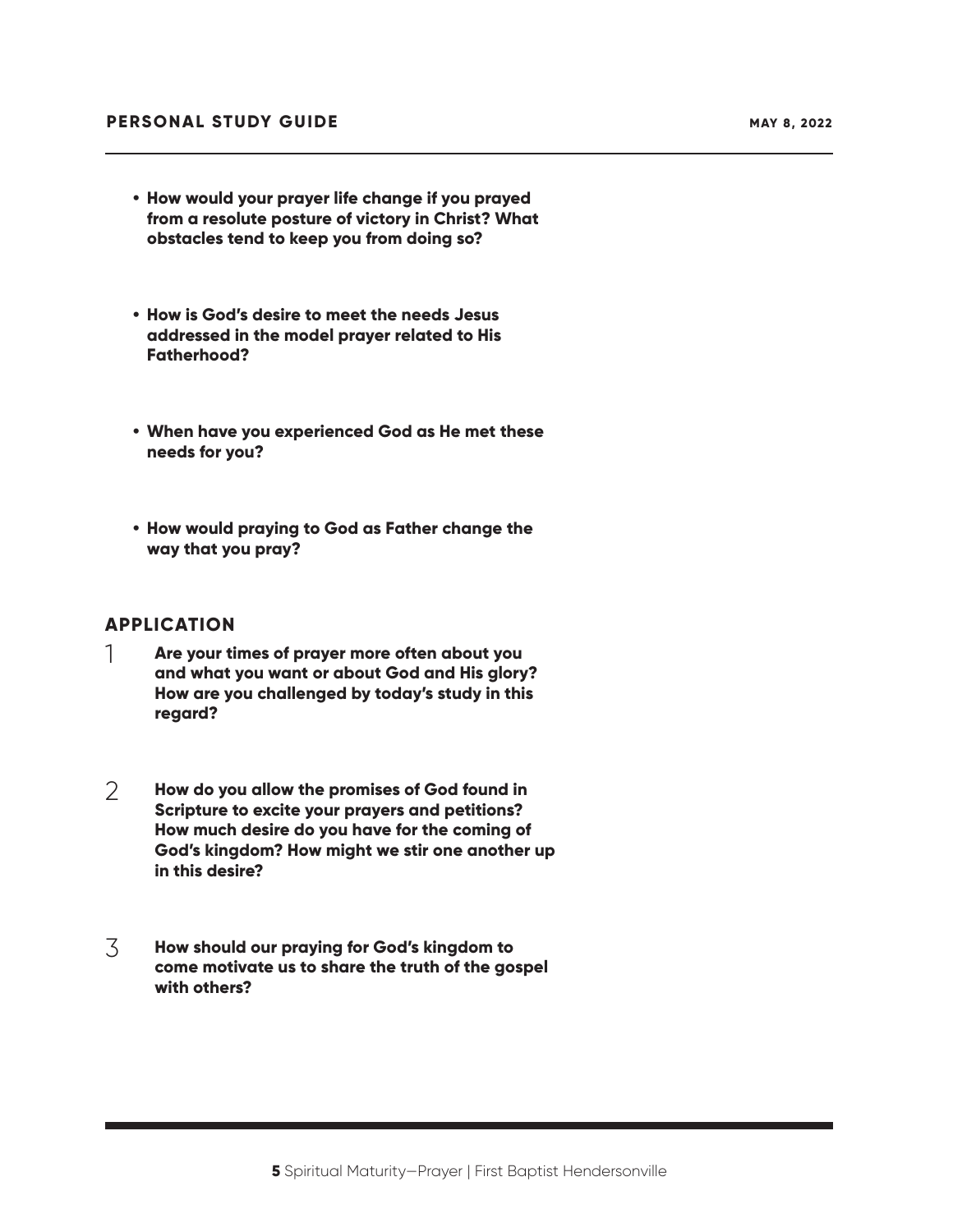## **PRAY**

Let the Lord's model prayer shape how you pray now. Pray for God's name to be honored in your own life. Repent of any sin that the Lord has revealed to you. Pray for God's kingdom to come across the earth, but first and foremost in your own heart and our local church. Pray with joy and confident anticipation. Pray for God's will as revealed in the Scriptures to be done in your own life. Pray that you would obey God's Word with faith and that He will accomplish His purposes in your life even if it means your own will being left undone.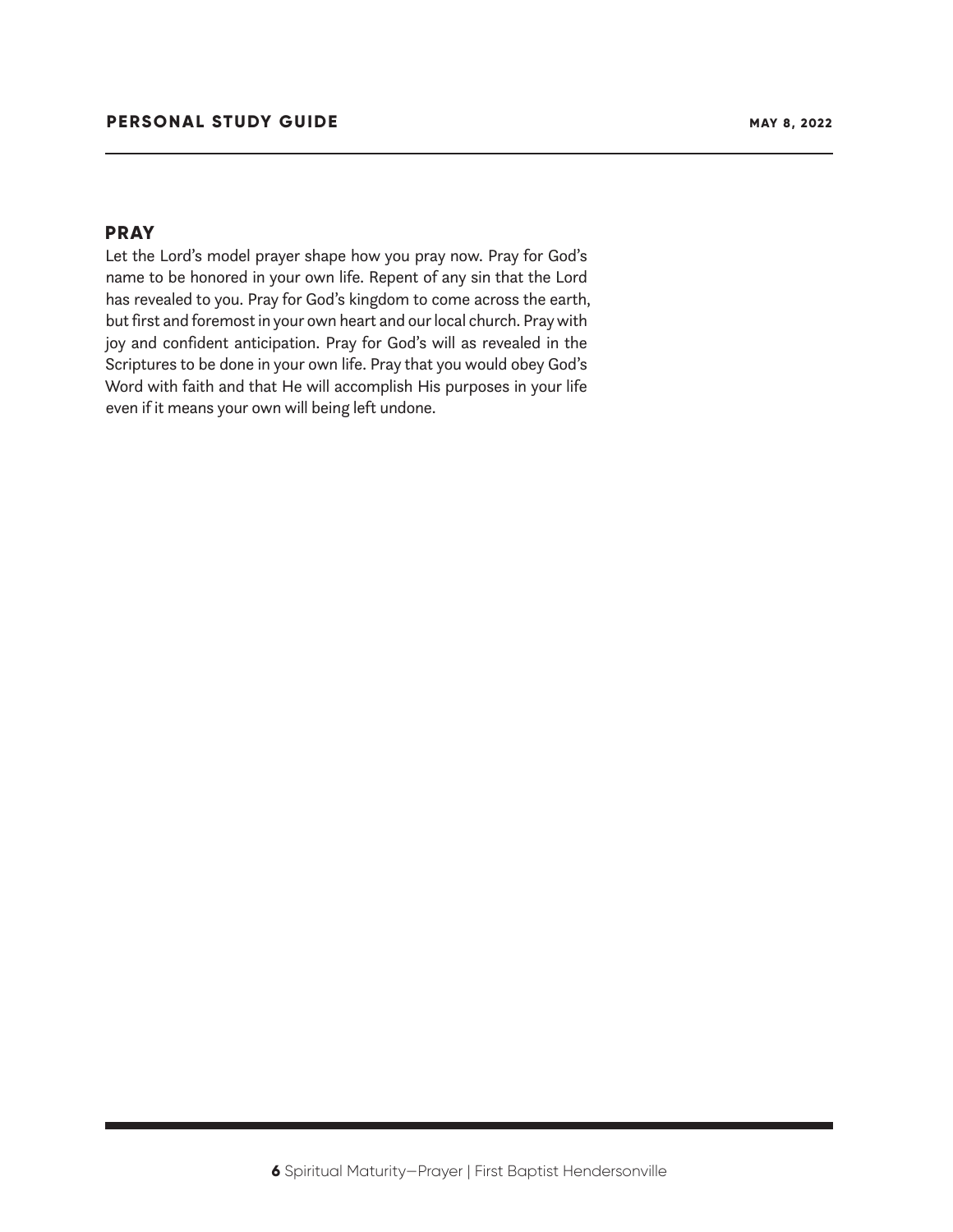# SPIRITUAL MATURITY–BIBLE STUDY

**PSALM 1:1-6 MAY 15, 2022 PERSONAL STUDY GUIDE**

#### **INTRODUCTION**

- 1 **If you could spend this week doing some of your favorite things, what would that include?**
- 2 **What is it about those activities that you enjoy so much?**
- 3 **Who would you want to join you in those activities? What is it about that person or those people that makes you enjoy spending time with them so much?**

#### **UNDERSTANDING**

*> Read Psalm 1:1-3.*

- **• How would you express what it means to be "blessed"? What does it not mean?**
- **• What are the marks of one who is "blessed," according to verses 1-3?**
- **• Verse 1 emphasizes that blessed people detach themselves from certain things. How does this view of blessing stand in contrast to the current cultural view of what it means to be happy or blessed?**
- **• The verbs in verse 1 increase in intensity. Why is it easy to slowly drift from God's ways and make increasing room for sin in your life?**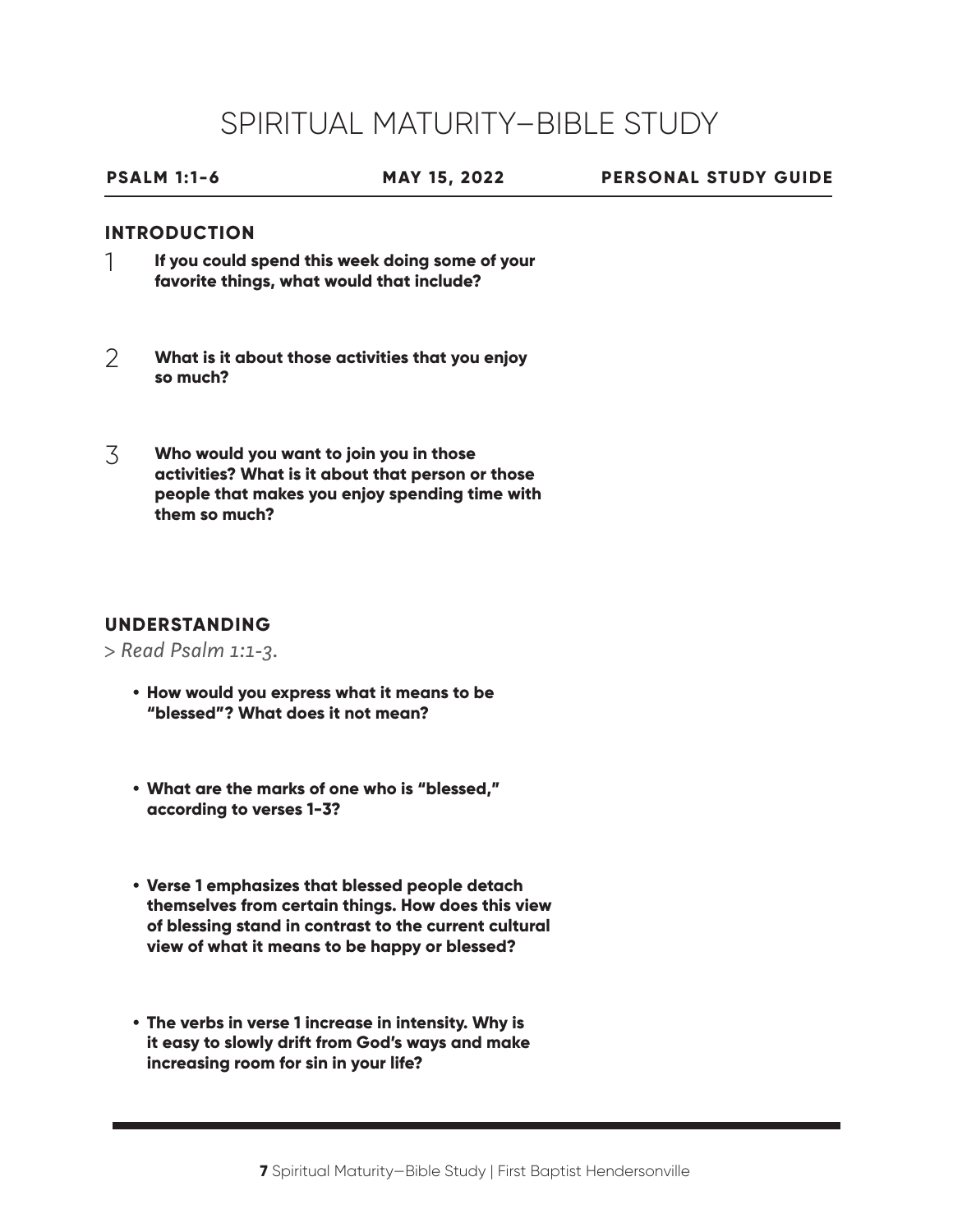#### **PERSONAL STUDY GUIDE MAY 15, 2022**

- **• Verse 2 is a positive command to contrast the negative command of verse 1. Why is it important to remember that God is not trying to keep things from us, but wants to give us something through His Word?**
- **• Read Psalm 119:11. What are some examples of how to practice this type of meditation where our time is spent attaching ourselves to God and treasuring Him?**
- **• Read Hebrews 4:12. What does true biblical meditation give us that cannot be found anywhere else? Why is this something we desperately need?**
- **• How can we stir up our delight for God's Word, even in seasons or days when it isn't naturally there?**

### *> Read Psalm 1:4-5.*

- **• Thinking back to the point that different people define words different ways, how might a modern person in our culture define the word "wicked"?**
- **• Why must we learn to define basic ideas like happiness, wickedness, and blessing from God's perspective?**
- **• Who are the wicked in this text? How is their life described?**
- **• How does this picture speak to us about sharing the gospel?**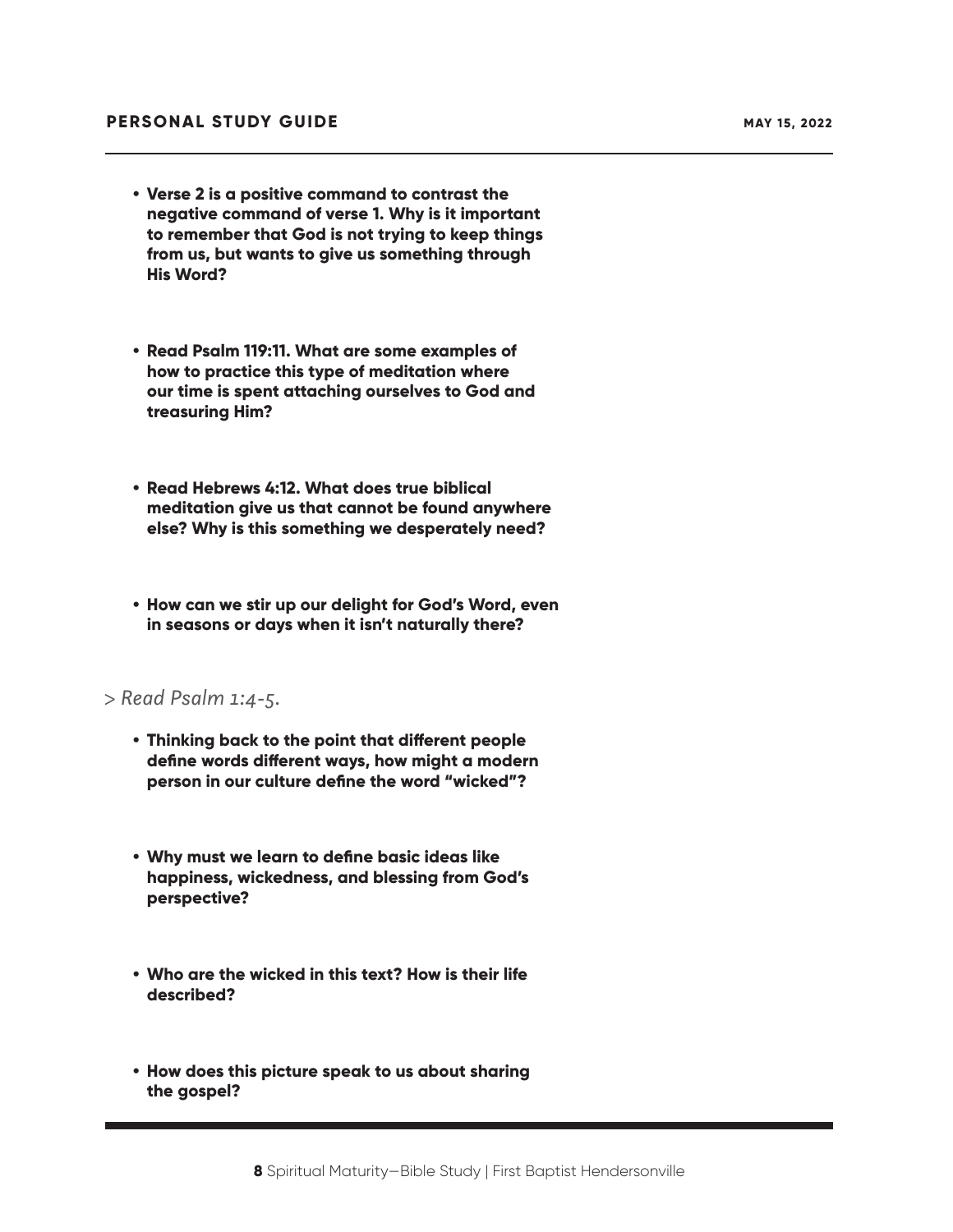#### *> Read Psalm 1:6.*

- **• What encouragement do you find in verse 6? Why?**
- **• What warning is there for those who reject God?**

#### **APPLICATION**

- 1 **What is most influential in shaping your heart and your thinking right now? Is it God or is it something else? Is there anything you need to detach yourself from?**
- 2 **Does reading God's Word bring you delight or does it feel more like a duty? What rhythms help foster a love and need for God's Word?**
- 3 **How might regular meditation on the truth of God's Word help you as you seek to have gospel conversations?**

#### **PRAY**

Pray that you would not only be a reader of God's Word, but one who delights in it. Ask God to help you approach your meditation not only with consistency but also faith, believing He will speak to you as you open His Word.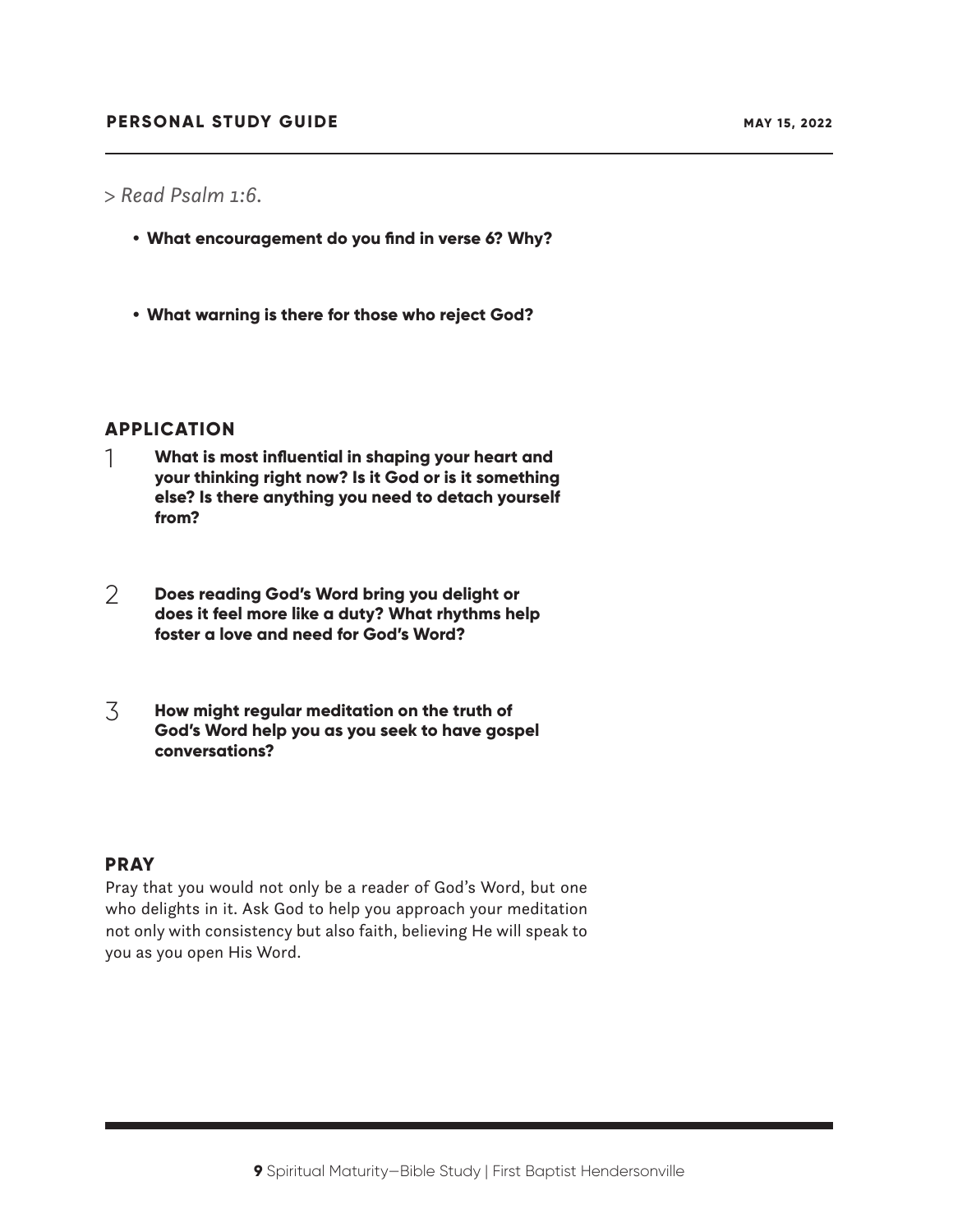Spiritual Maturity—Bible Study | First Baptist Hendersonville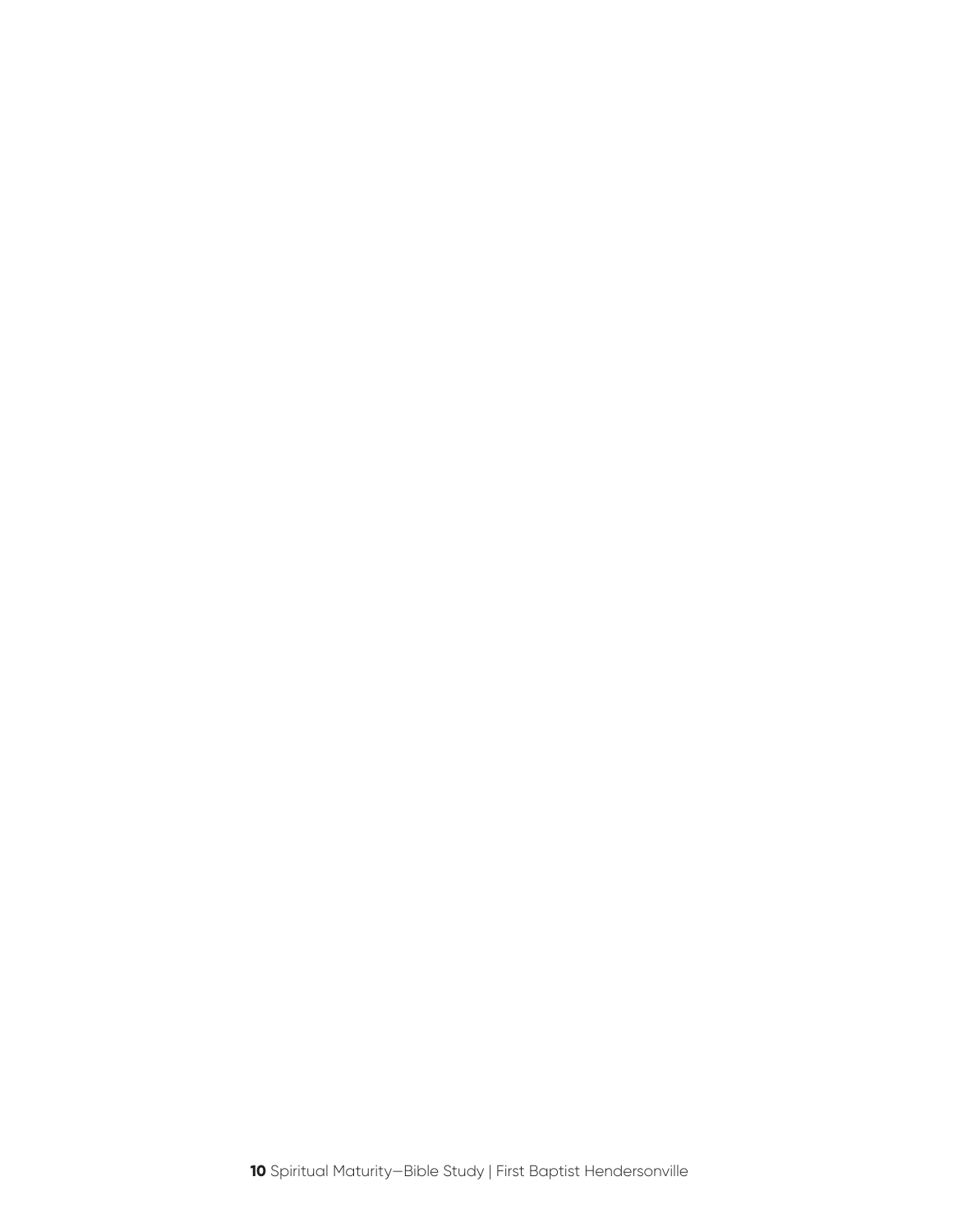## SPIRITUAL MATURITY—SERVING

**MARK 9:33-37 MAY 22, 2022 PERSONAL STUDY GUIDE**

#### **INTRODUCTION**

- 1 **Who do you consider to be the "greatest" athlete? Musician? Actor? Inventor?**
- 2 **What is something people might say you're great (or good) at doing? What motivated or motivates you to do that well?**
- 3 **What is something you'd like to be great at doing?**

#### **UNDERSTANDING**

*> Read Mark 9:33-37.*

- **• From verses 33-34, what was on the disciples' minds as they traveled to Capernaum? How might the experiences of Mark 9:1-29 have contributed to the development of their thoughts about greatness?**
- **• What indication is there that the disciples were not especially proud of the argument they had on the way to Capernaum?**
- **• Is this the kind of environment that God wants to create at FBC Hendersonville? In your family? At your workplace? In your community? Explain.**
- **• What tends to distract our focus and keep the kind of greatness Jesus described from happening?**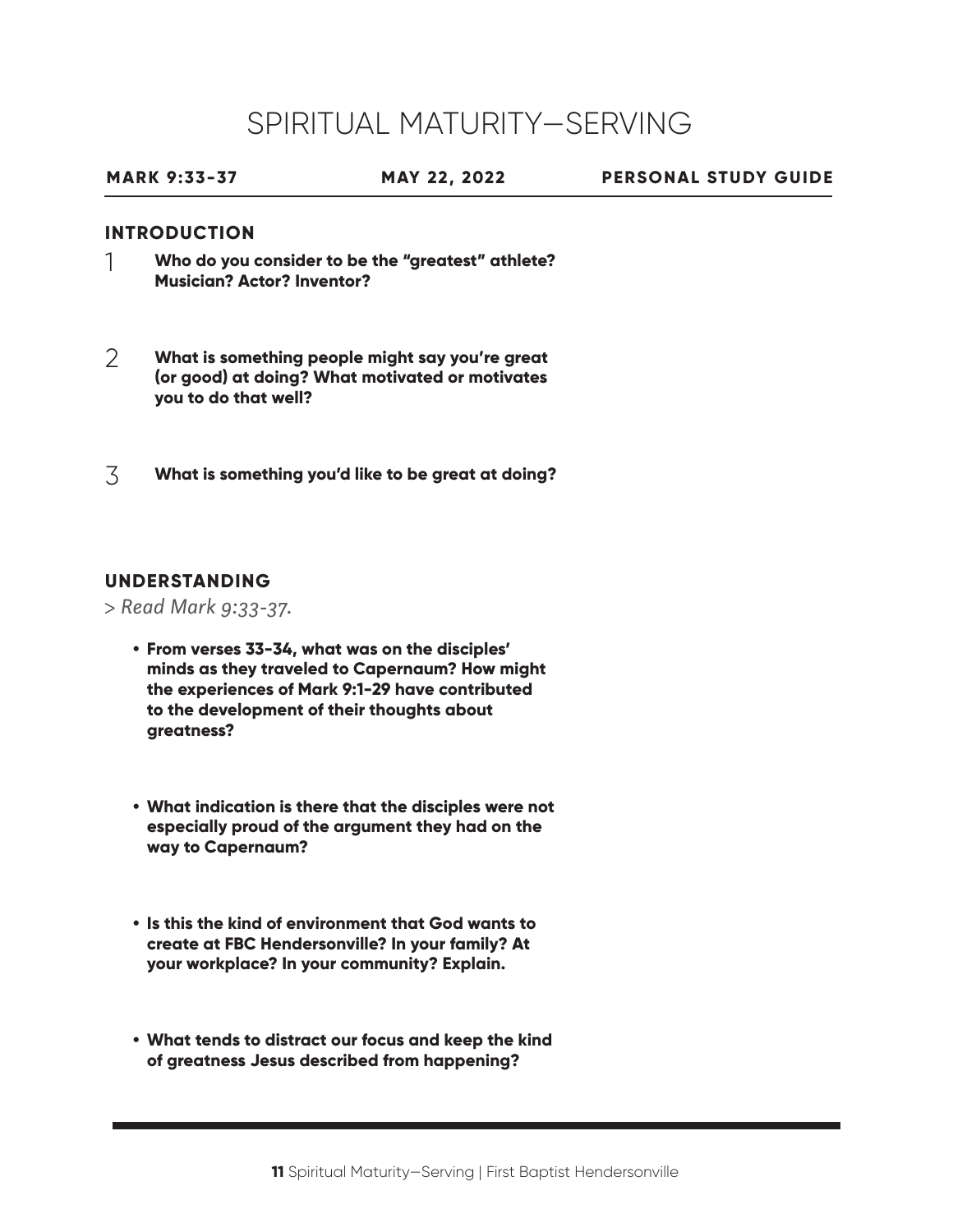#### **PERSONAL STUDY GUIDE** MAY 22, 2022

- **• Is there a person with whom you feel you must always compare and compete? What does our tendency to compare ourselves and compete with others reveal about our hearts?**
- **• What point was Jesus making by using a child as an object lesson in this context?**

*> Read Matthew 20:20-28.*

- **• What did Jesus say about true greatness in this passage?**
- **• What are some attitudes and obstacles that keep us from serving God and people?**
- **• Why is serving an important spiritual practice in your relationship with God?**

*> Read Galatians 5:13-14.*

- **• In what relationship(s) or scenario is it easy for you to think of others first? When is it hard to think of others first?**
- **• What are some biblical examples of servant-minded indulgence toward others?**
- **• Express verse 13 in your own words.**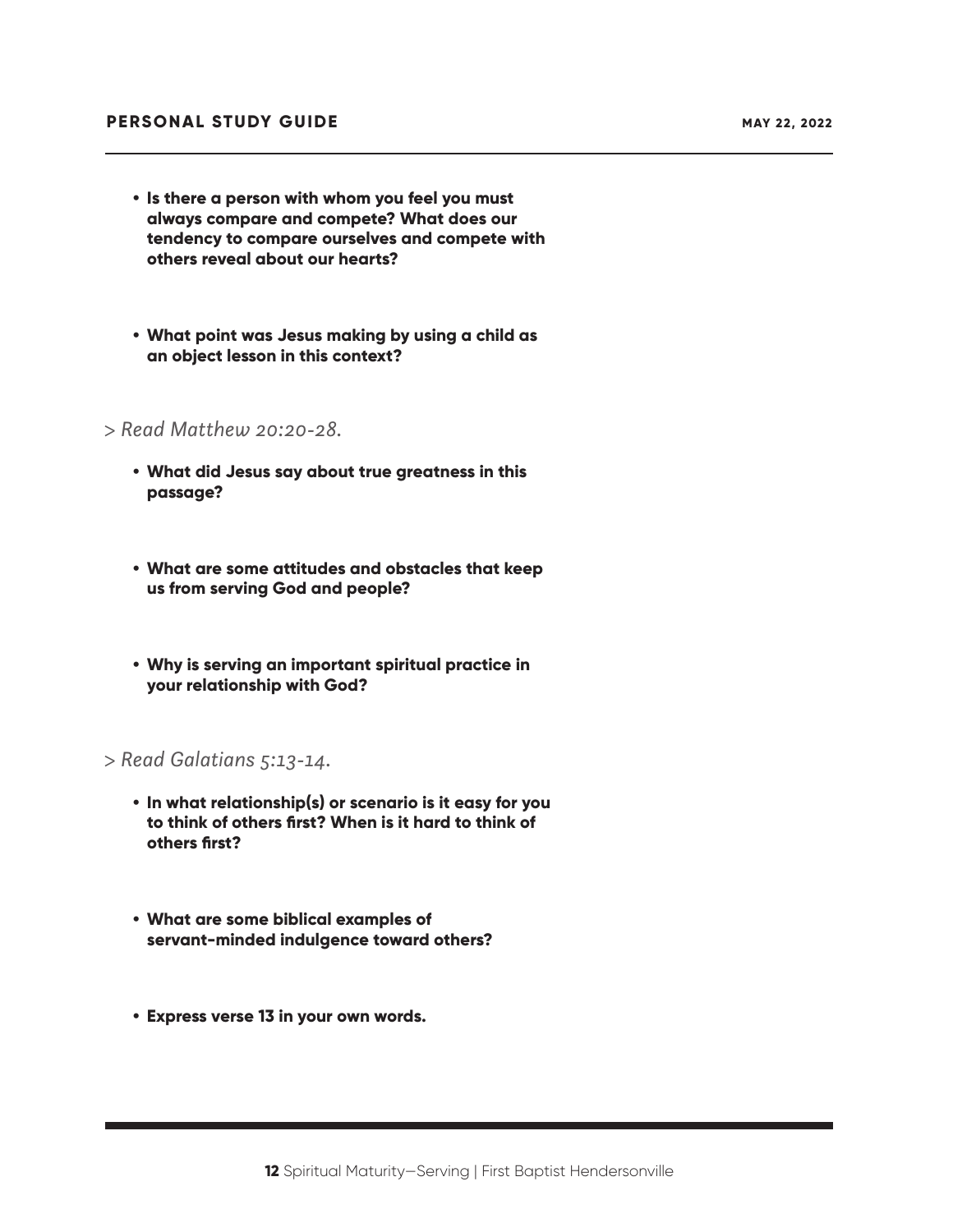- **• Paul wrote that Christians are called to be free. How did the disciples in Mark 9 and Matthew 20 misunderstand and misuse that freedom? What are some ways Christians today might misunderstand or misuse that freedom?**
- **• What does love have to do with this (v. 13)? Why do you think Paul included the phrase "through love" with his instruction about serving others?**
- **• How is the whole law fulfilled in the one command, "Love your neighbor as yourself"?**
- **• As long as you're serving others, does your attitude or motivation really matter? Explain.**

### **APPLICATION**

- 1 **Jesus perfectly modeled the true standard of kingdom greatness. No one is greater than He is, yet He came to serve. What are some attitudes and obstacles that keep us from serving God and people?**
- 2 **In what relationship or situation do you need to hear Jesus say, "Not so with you. Serve others" (Matthew 20:26)?**
- 3 **What changes would take place in your life this week if you were to truly serve others in the greater way Jesus showed and taught?**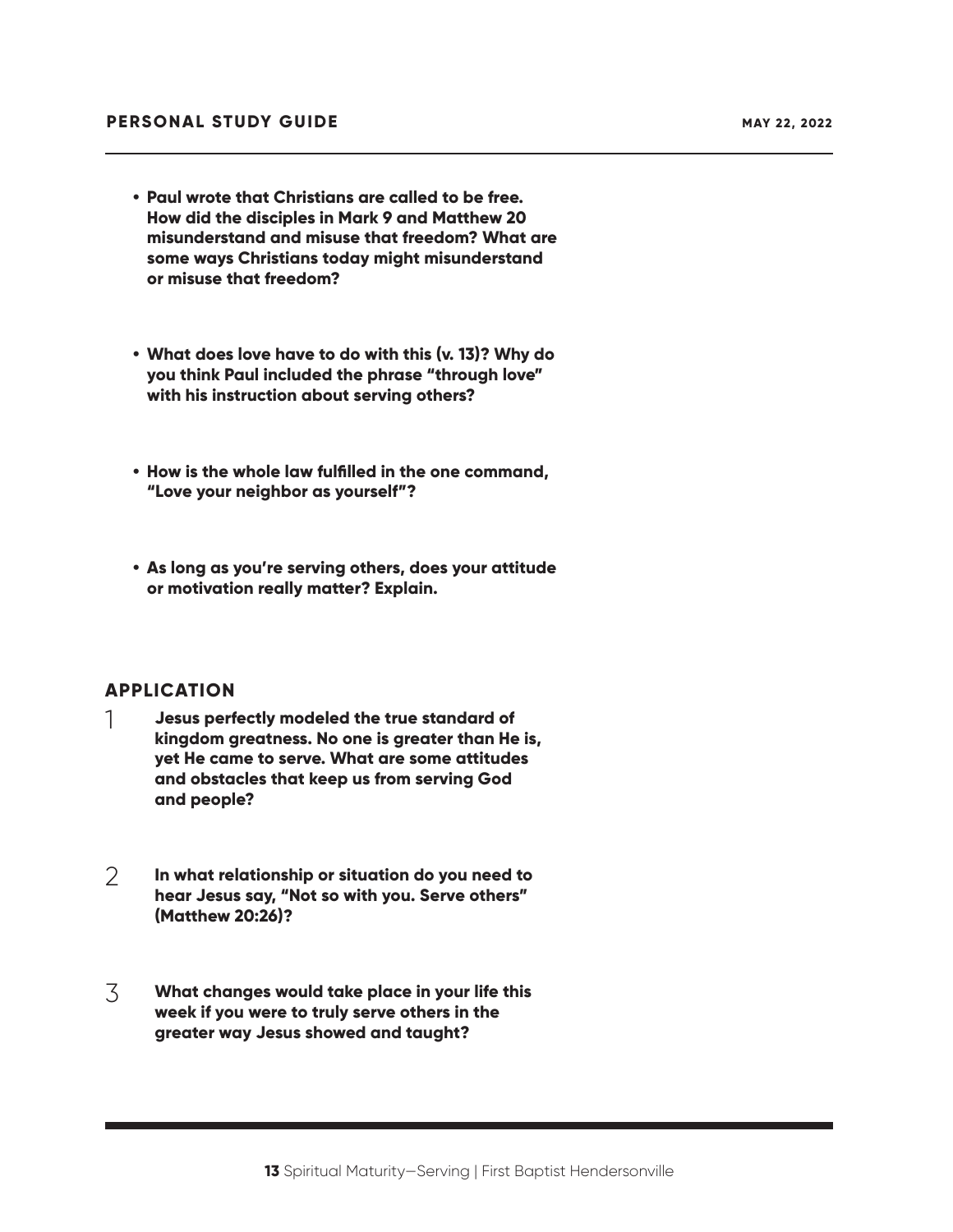## **PRAY**

Thank Jesus, the Lord and Ruler over everything, who came to the world as a humble servant so that you might be saved. Ask Him to help you live humbly as He did, looking for opportunities each day to serve and meet the needs of other people.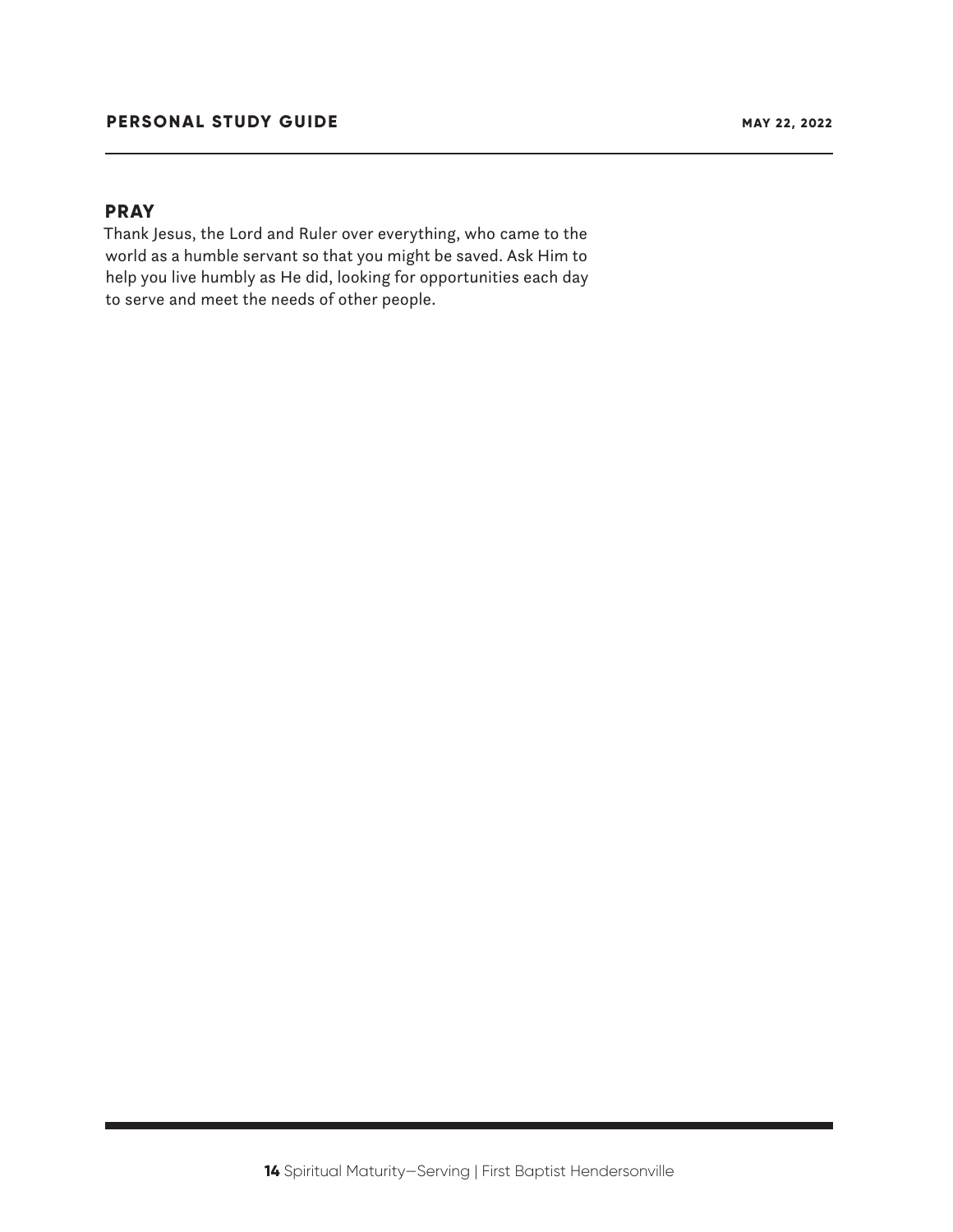## SPIRITUAL MATURITY—EVANGELISM

#### **MATTHEW 28:16-20 MAY 29, 2022 PERSONAL STUDY GUIDE**

#### **INTRODUCTION**

- 1 **If someone asked you what the point of life was, what would you say?**
- 2 **What about you? If you were to state the purpose of your life in one sentence, what would it be?**
- 3 **With whom is it natural for you to talk about your faith in Jesus Christ? Has it always been natural with that person or has that developed over time? Explain.**
- 4 **Who do you think (or know) it would feel awkward to talk with about your faith in Jesus Christ? Explain.**

#### **UNDERSTANDING**

*> Read Matthew 28:16-20.*

- **• Is worship your first response when you see Jesus alive and at work in your life? How can you look for Jesus and respond in worship this week?**
- **• Based on this passage, where does evangelism happen?**
- **• If we are commanded to go into the world, then why do so many Christians leave evangelism up to preachers in Sunday morning services? What is the problem with that approach?**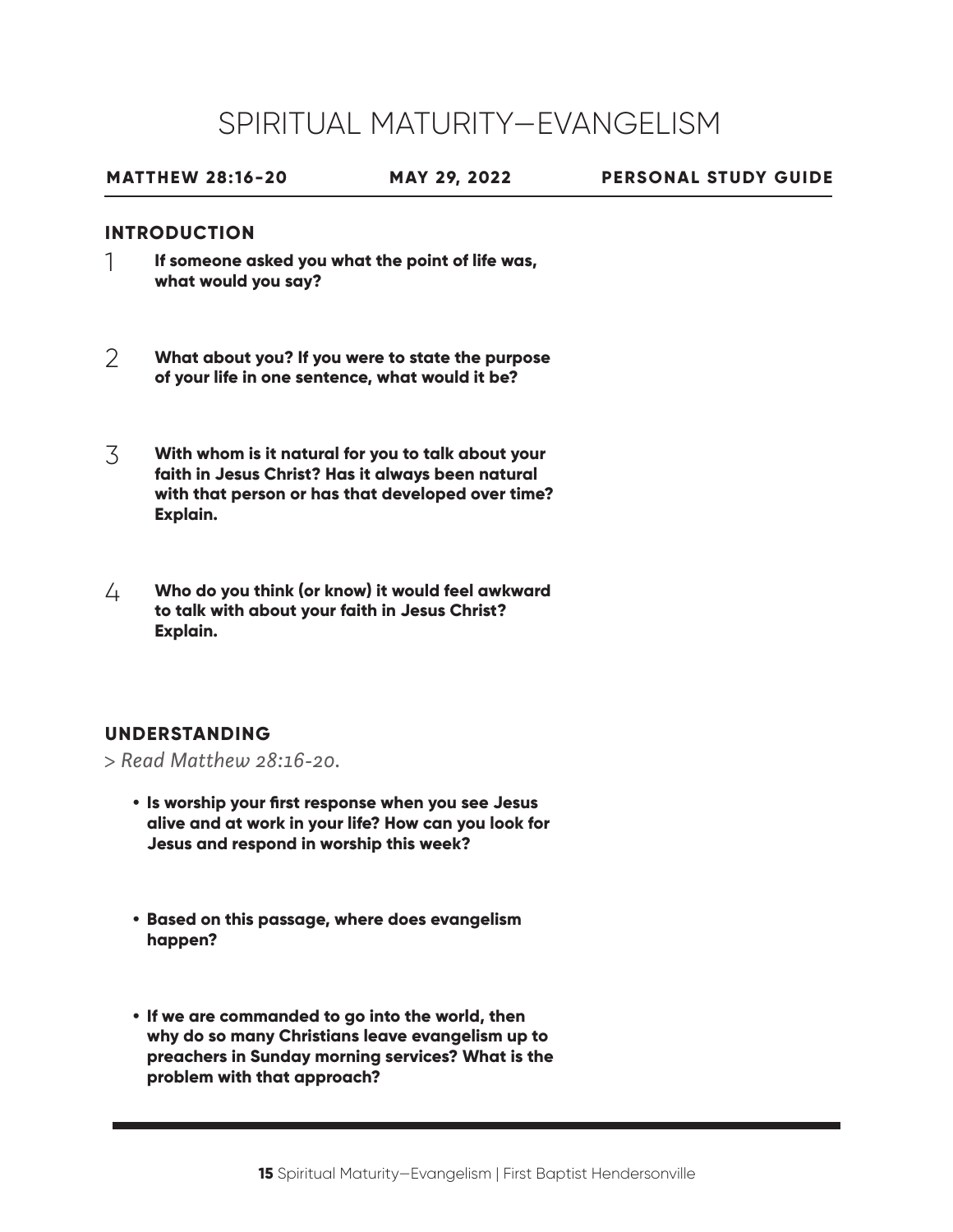- **• What is the relationship between evangelism and discipleship? Why is it impossible to separate the two?**
- **• The primary way people come to Jesus is through hearing the gospel. Why are words necessary in evangelism? Why isn't it enough for you to simply "let your light shine" by example?**

### *> Read Mark 1:16-18.*

- **• What do you think made Simon and Andrew leave behind everything they knew to follow Jesus?**
- **• What did Jesus promise to do for these men who followed Him?**
- **• Why do you think Jesus chose to use the metaphor of fishing?**
- **• How do you think Jesus views the people you come in contact with every day? How might that be different than the way you view them?**
- **• Who is one person you know that embodies focus on others for the sake of the gospel?**
- **• What kind of habits characterize their lives?**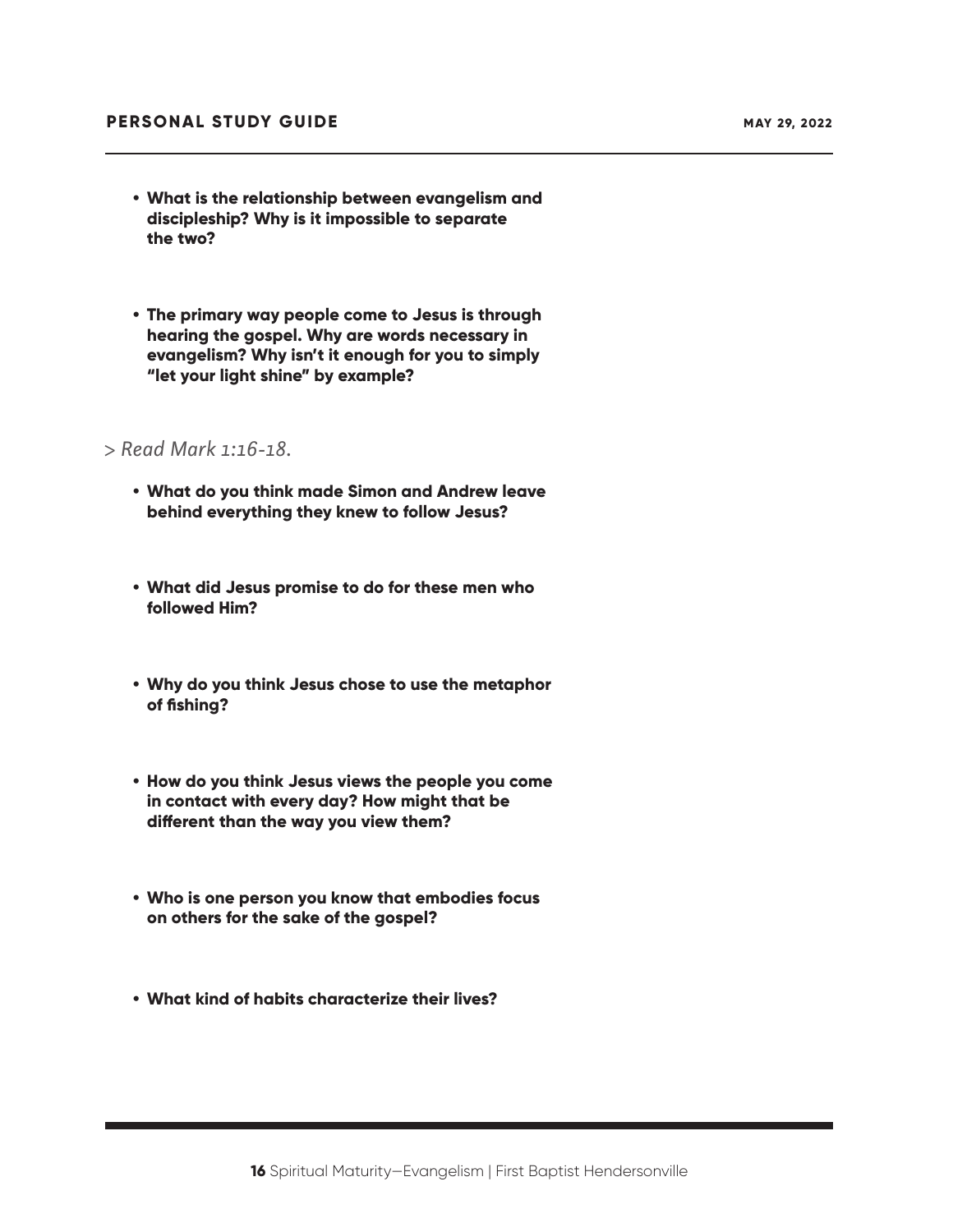#### **PERSONAL STUDY GUIDE MAY 29, 2022**

## *> Read John 1:29-51.*

- **• What can we learn from the way John talked with his disciples about Jesus? What stands out to you?**
- **• In John 1:38, why do you think Jesus asked the two men, "What are you looking for?" Based on their response in John 1:38-39, what do we learn about being followers of Jesus?**
- **• After spending the day with Jesus, what did Andrew do in John 1:40-42? What does Andrew's response teach us about our purpose?**
- **• What was Nathanael's initial reaction in verse 46? How did Philip respond?**
- **• What did Nathanael affirm about Jesus in verse 49? What cured his skepticism? What led him to this new understanding of the truth?**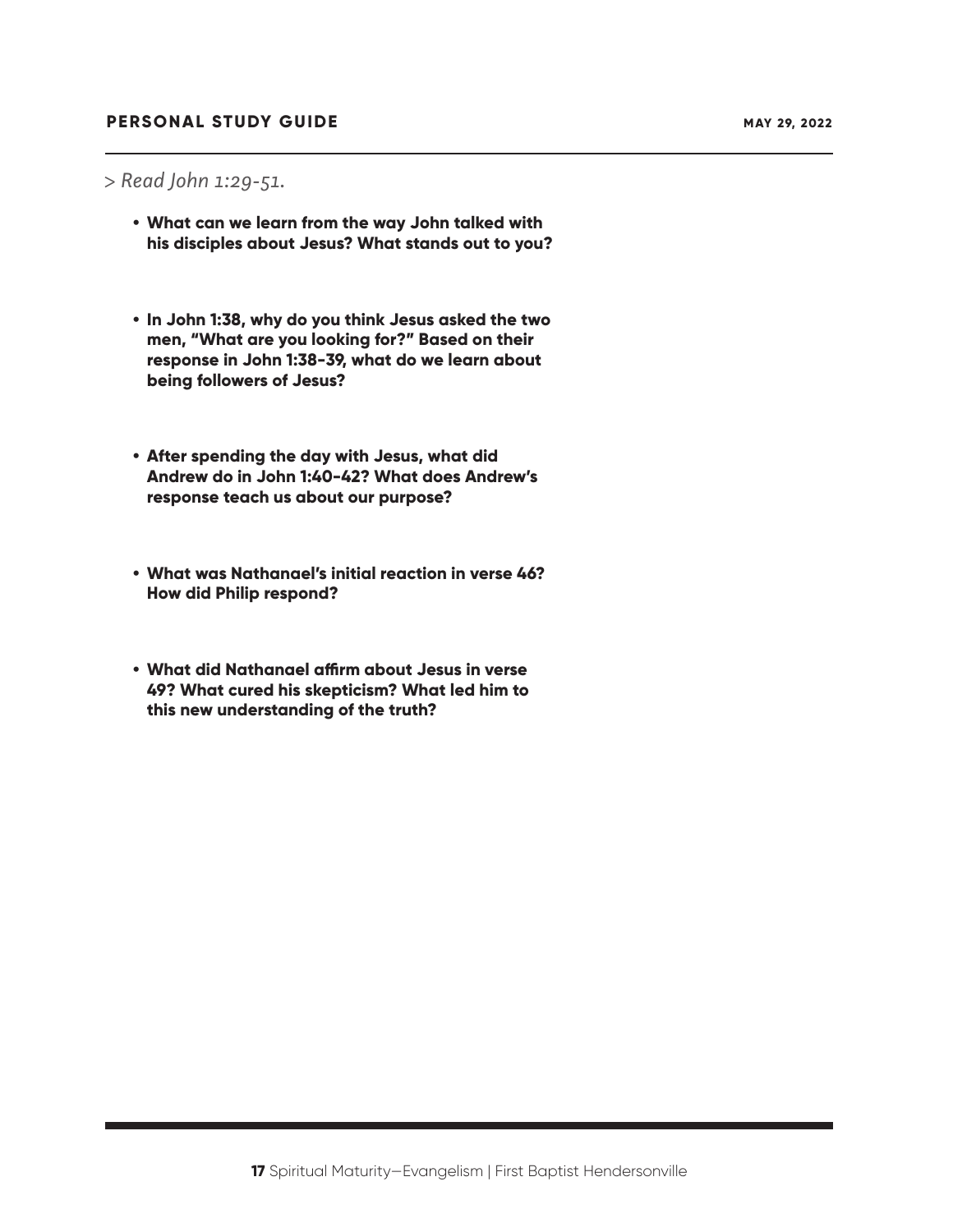#### **APPLICATION**

- 1 **Have you ever considered that not sharing your faith is a sin? Obviously, that doesn't mean every word that comes out of your mouth should be a gospel presentation. How then do you know when it is a sin to not share the gospel?**
- 2 **How does it affect your willingness to witness to others about the gospel if you realize you're not responsible for getting "results"?**
- 3 **In Matthew 28:20, Jesus told the disciples to teach others everything He commanded them. We've discussed the importance of using words in evangelism. In addition to speaking about Jesus, what else does teaching others about Him involve?**
- 4 **What is one practical step you can take to make sure you are fishing for people as Jesus desires?**

#### **PRAY**

Thank God for the command to go and make disciples and the power to do it. Ask Him to give you the faith and courage this week to go share the gospel with others and join First Baptist Hendersonville in the task of connecting people to a relationship with the Lord.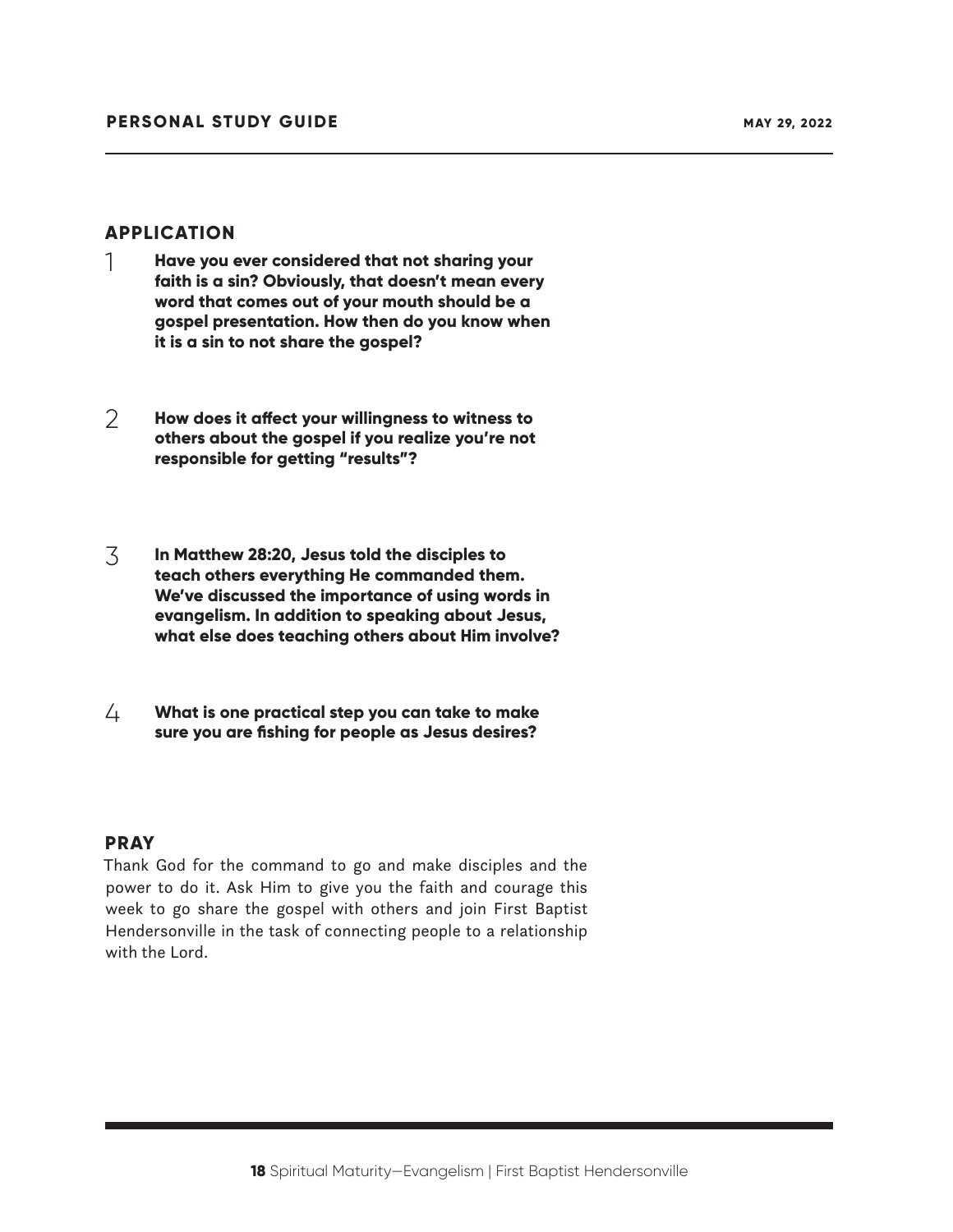# SPIRITUAL MATURITY—DISCIPLE

**2 TIMOTHY 2:1-2 JUNE 5, 2022 PERSONAL STUDY GUIDE**

#### **INTRODUCTION**

- 1 **Have you ever tried to "fake it 'til you make it" in a job or task? Did you pull it off, or was your lack of adequate training obvious?**
- 2 **Would you say you received adequate training for the job you currently have or a job you once had? Why or why not?**
- 3 **Who has modeled the kind of work ethic and skill you want to emulate?**
- 4 **Why is it so important to pass along faith to others? What would happen if we didn't pass it along?**

## **UNDERSTANDING**

*> Read 2 Timothy 2:1.*

- **• How did Paul's life circumstances impact the purpose of his second letter to Timothy?**
- **• In your own words, what commands did Paul give Timothy?**
- **• What does it mean to "be strong in the grace that is in Christ Jesus"?**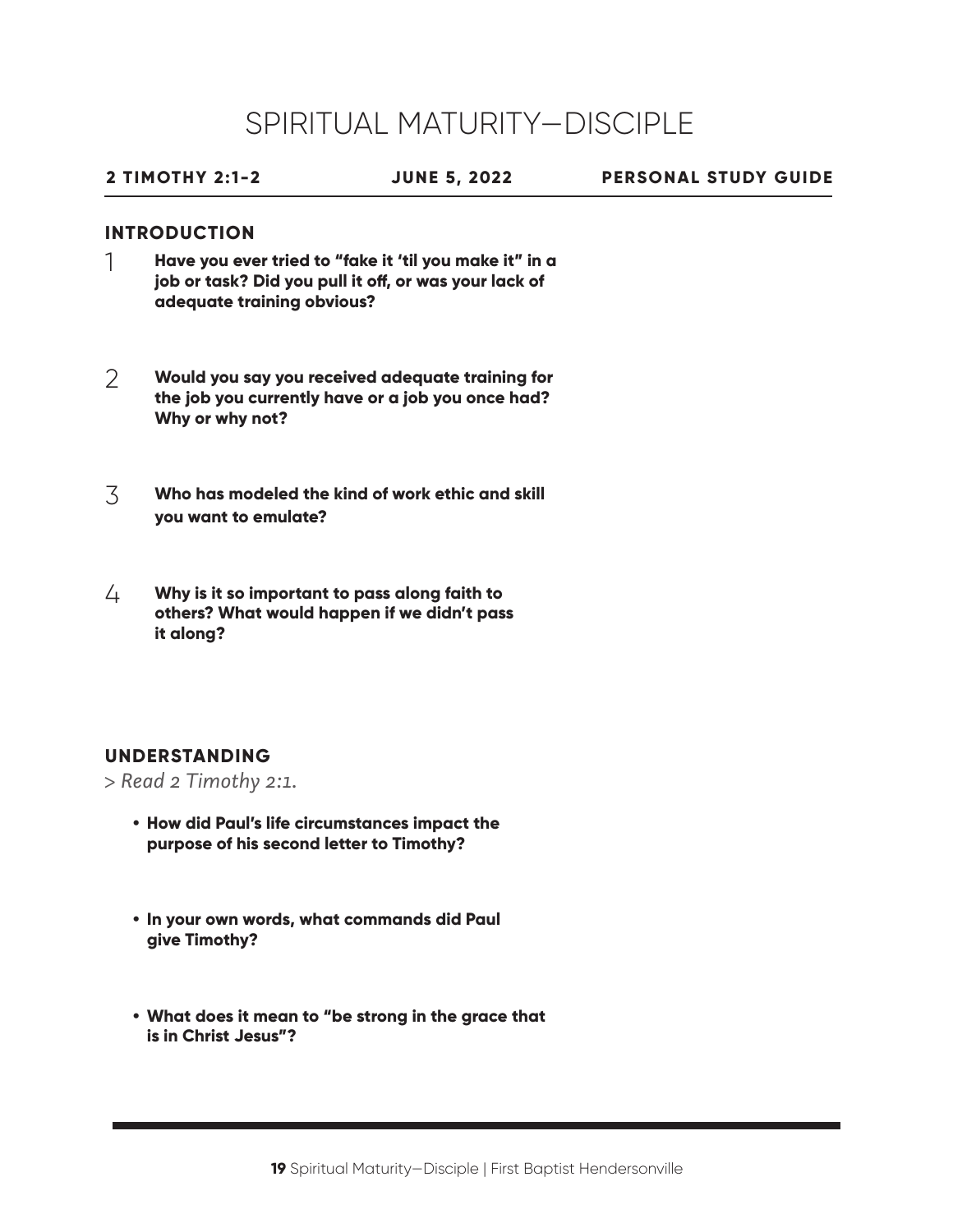- **• How often in your daily life do you find yourself asking Jesus for His power and direction? Why? Why do you think we tend to try and accomplish even the work of God in our own strength?**
- **• In what ways does the "grace that is in Christ Jesus" empower or enable? Ask a volunteer to read Ephesians 2:8-9 and Colossians 2:6-7 for insight.**
- **• Why do we need the grace of Jesus in order to be discipled and disciple others?**
- **• What does it look like to rely on God's strength instead of your own to disciple other people?**

#### *> Read 2 Timothy 2:2.*

- **• Paul called on Timothy to teach others to live out God's truth. What did that process look like for Timothy? What are some ways we do that today?**
- **• Why do you think Paul used the word "commit" in this verse? What does that word imply?**
- **• In what way is the calling of all Christians the same? In what ways is it different?**
- **• What about you: What does disciple-making look like in this season of your life? If you are unsure, what is a step you can take to figuring that out?**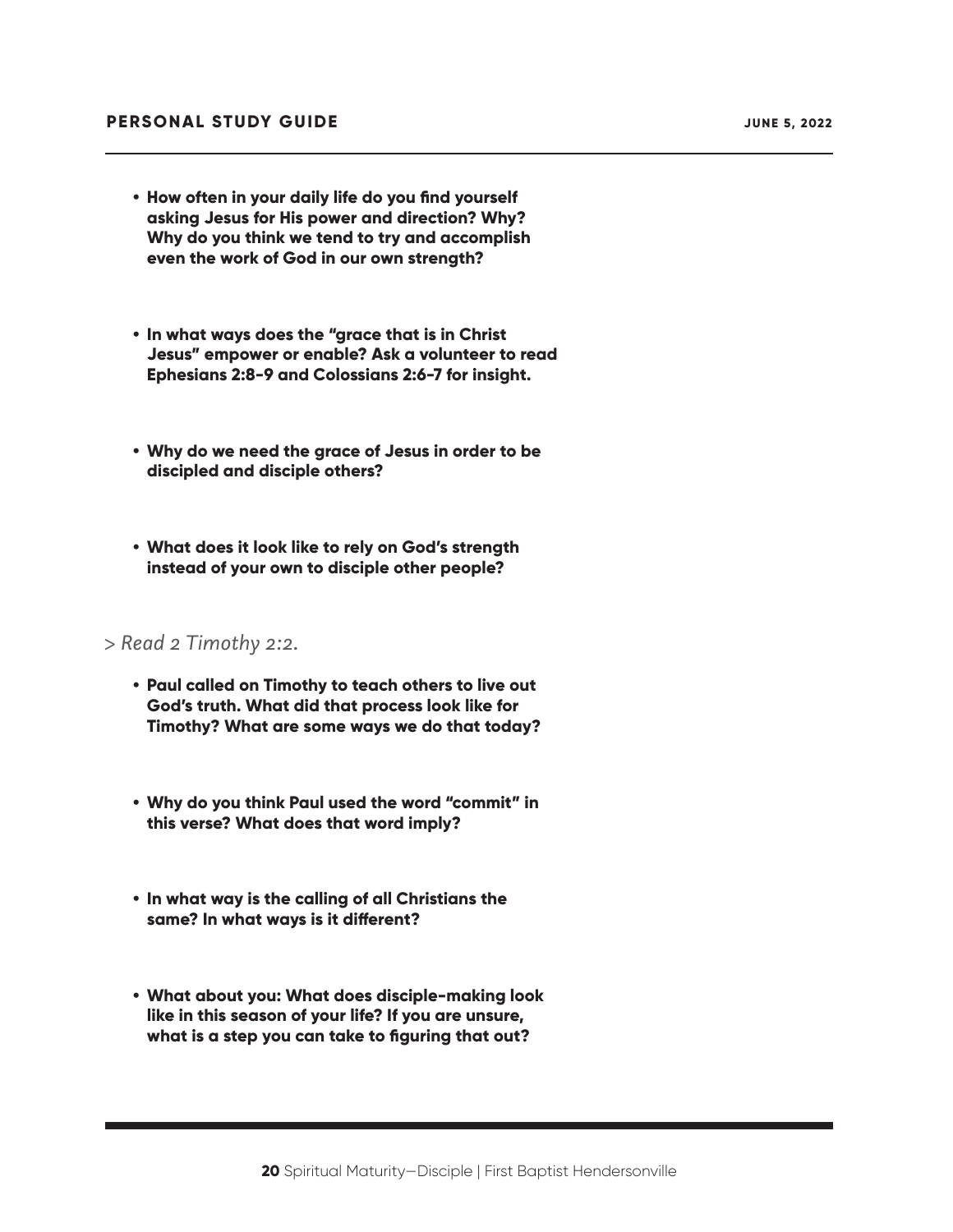#### **PERSONAL STUDY GUIDE** *JUNE 5, 2022*

- **• Is every Christian called to make disciples? Why or why not?**
- **• Why is it significant that Paul said Timothy should commit the message to "faithful" men?**
- **• How does this draw the distinction between the call to discipleship and the call to evangelism?**
- **• How did Jesus model this pattern for us?**

*> Read Philippians 3:7-11.*

- **• Before coming to faith in Christ, how did Paul define success in life (vv. 5-6)? How did his perspective change after coming to faith in Jesus (vv. 7-11)?**
- **• What did Paul focus his life on?**
- **• Does Paul's goal in verse 10 sound easy or difficult for you? Why?**
- **• Based on these verses, what is the goal of discipleship? Can we grow into spiritual maturity without being discipled and discipling others? Explain.**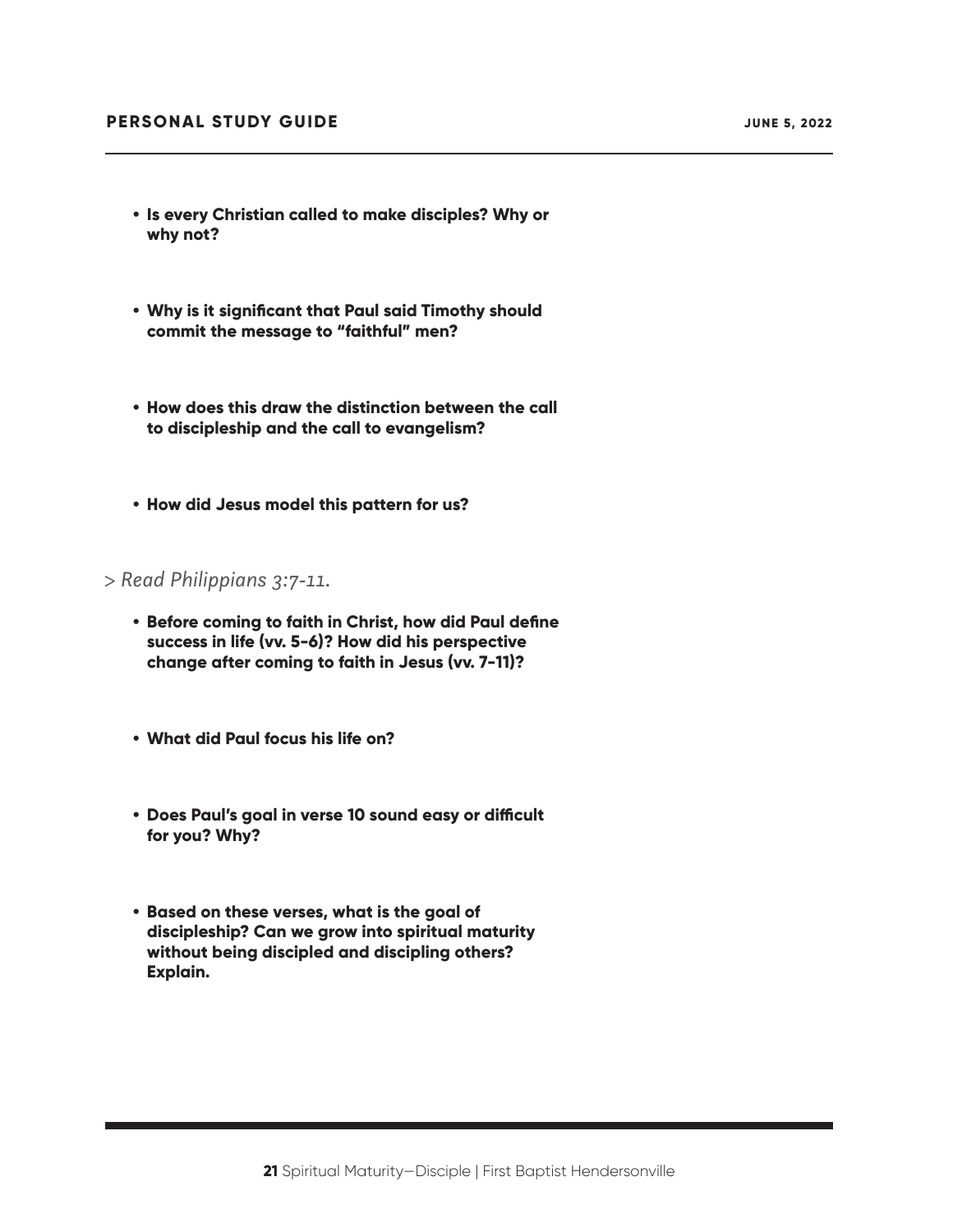#### **APPLICATION**

- 1 **What in your life distracts you from making every effort to be discipled into Christ's likeness? What distracts you from discipling others? How might you overcome these distractions?**
- 2 **What qualifications does one need to become a disciple-maker? How might you be a mentor, instructor, or encourager to others in our church?**
- 3 **A good reproducible model for discipleship is to always have a Paul—someone you are learning from—and a Timothy—someone you are investing in. Who is your Paul, and who is your Timothy?**
- 4 **When we are making disciples, how important is it to communicate the importance of living in community with other Christians? How could you model and teach this truth?**

#### **PRAY**

Thank God for the example of Paul and Timothy. Thank God for the example of faithful men and women who have taught you the gospel and modeled it before you. Pray that God would give you the chance to reinvest what you have learned about Him into another person.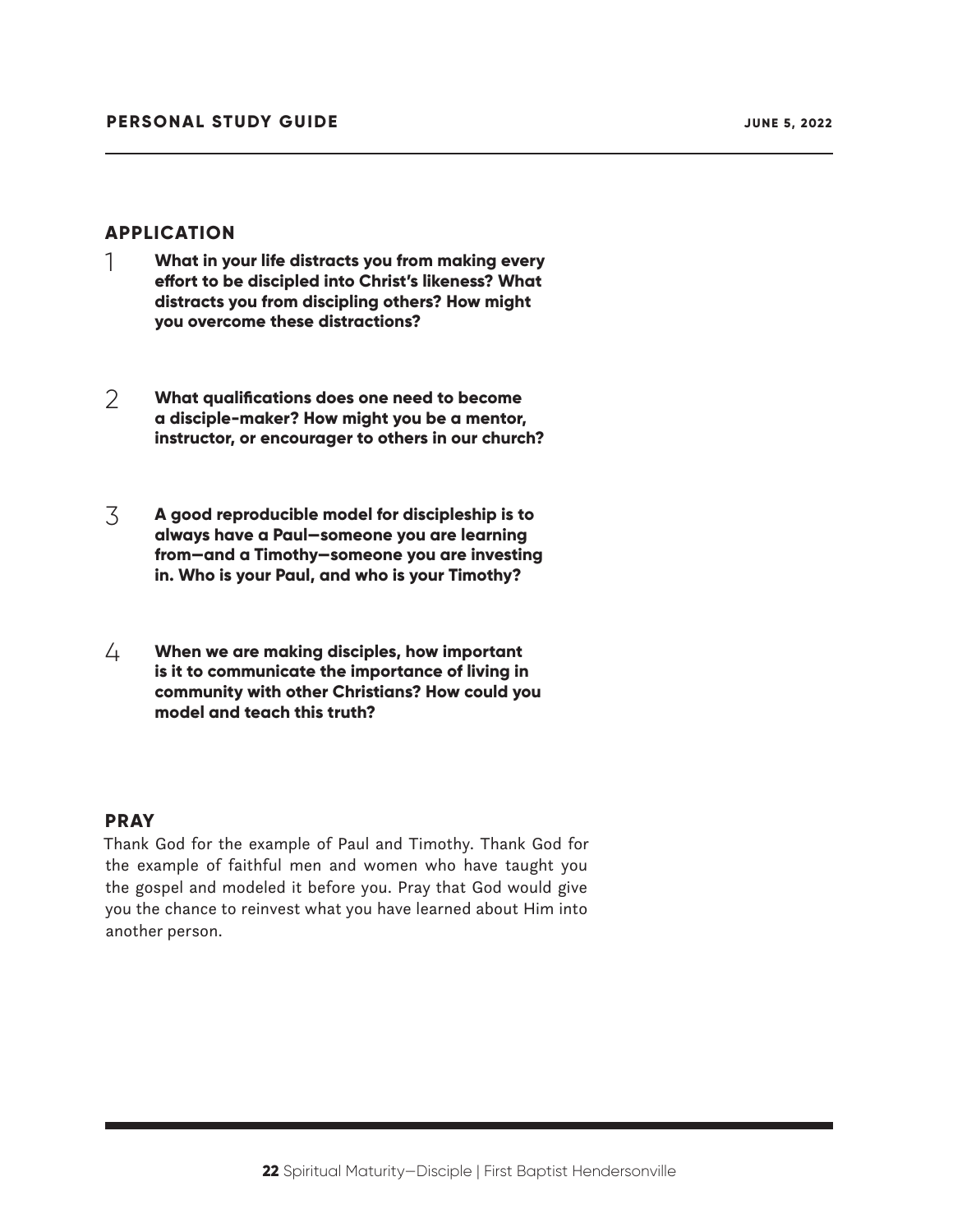## THE CHURCH

#### **INTRODUCTION**

- 1 **What is a group or cause you have taken efforts to join at some point in your life (i.e. high school basketball team, church choir, a college campus organization)? What motivated you to be a part of that group?**
- 2 **What happens when people bring a "membership club" mindset into the church? What problems might that cause?**
- 3 **When you think about church membership, what comes to mind? Are there requirements? Privileges? Responsibilities?**

#### **UNDERSTANDING**

*> Read Hebrews 10:24.*

- **• We tend to think of the word "provoke" in a negative connotation, but Hebrews 10:24 uses the word positively. What does it mean to "provoke" someone to love and good works?**
- **• Why do Christians, who have received the love of Christ and are committed to following Him, need to be provoked to show love and do good works?**
- **• What does considering one another have to do with this?**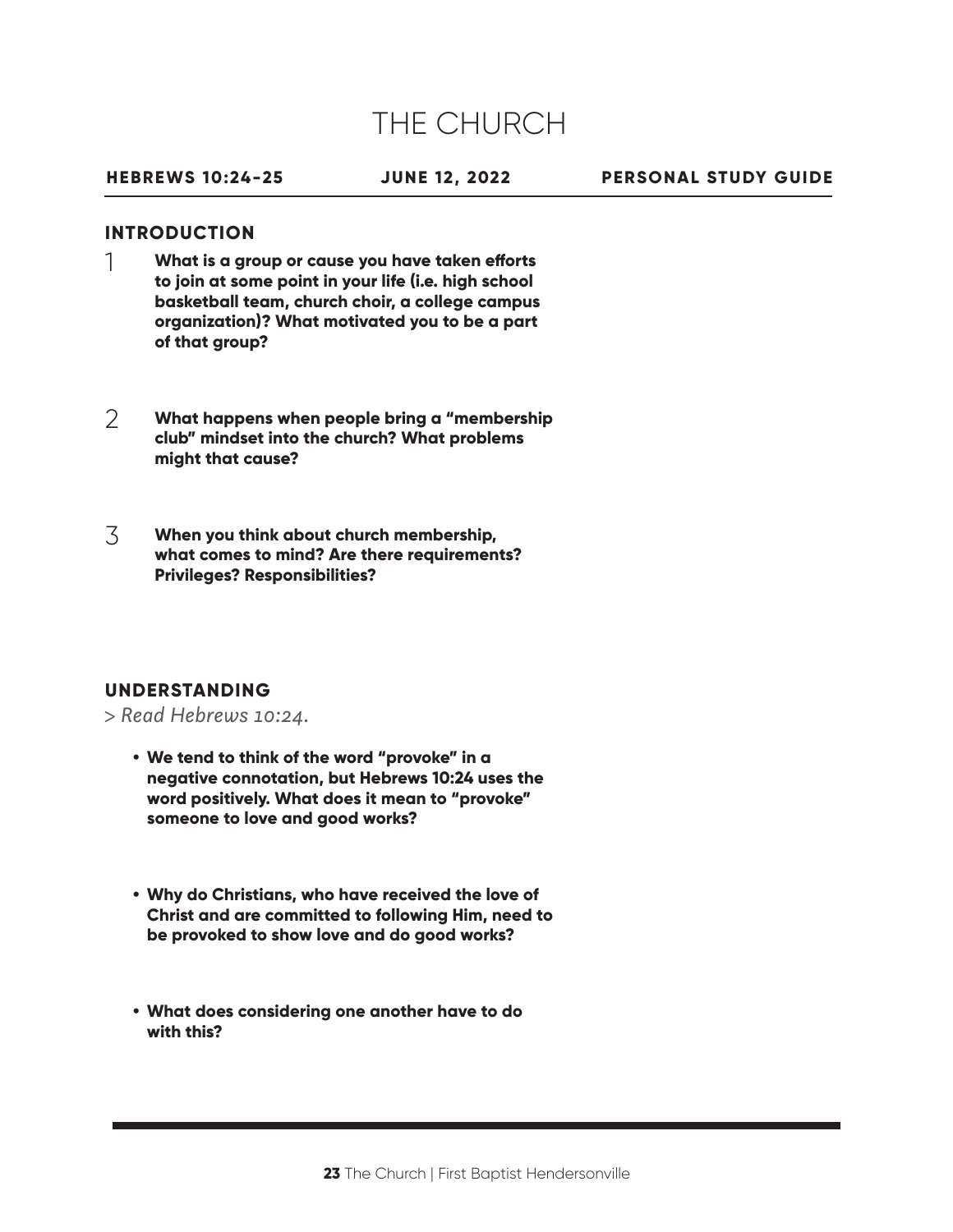#### **PERSONAL STUDY GUIDE SUIDE All and STUDY GUIDE JUNE 12, 2022**

- **• How does First Baptist Hendersonville encourage you to obey God and love others? Is there anything we can change in our group to help us more effectively provoke one another to love and good works?**
- **• In your own words, describe the joy you find in navigating life with others in Christian community.**
- **• What challenges are there in the pursuit of provoking others to love and good works?**
- **• What would our church and this group be like if we never encouraged each other to live out Christ's commands?**

#### *> Read Hebrews 10:25.*

- **• What's the big deal about coming to church? What can happen to a Christian when he or she does not gather regularly with the church?**
- **• How does the word "habit" help you understand what this instruction in verse 25 does and doesn't mean?**
- **• What are some common reasons why Christians today don't commit to regularly meeting together as a church?**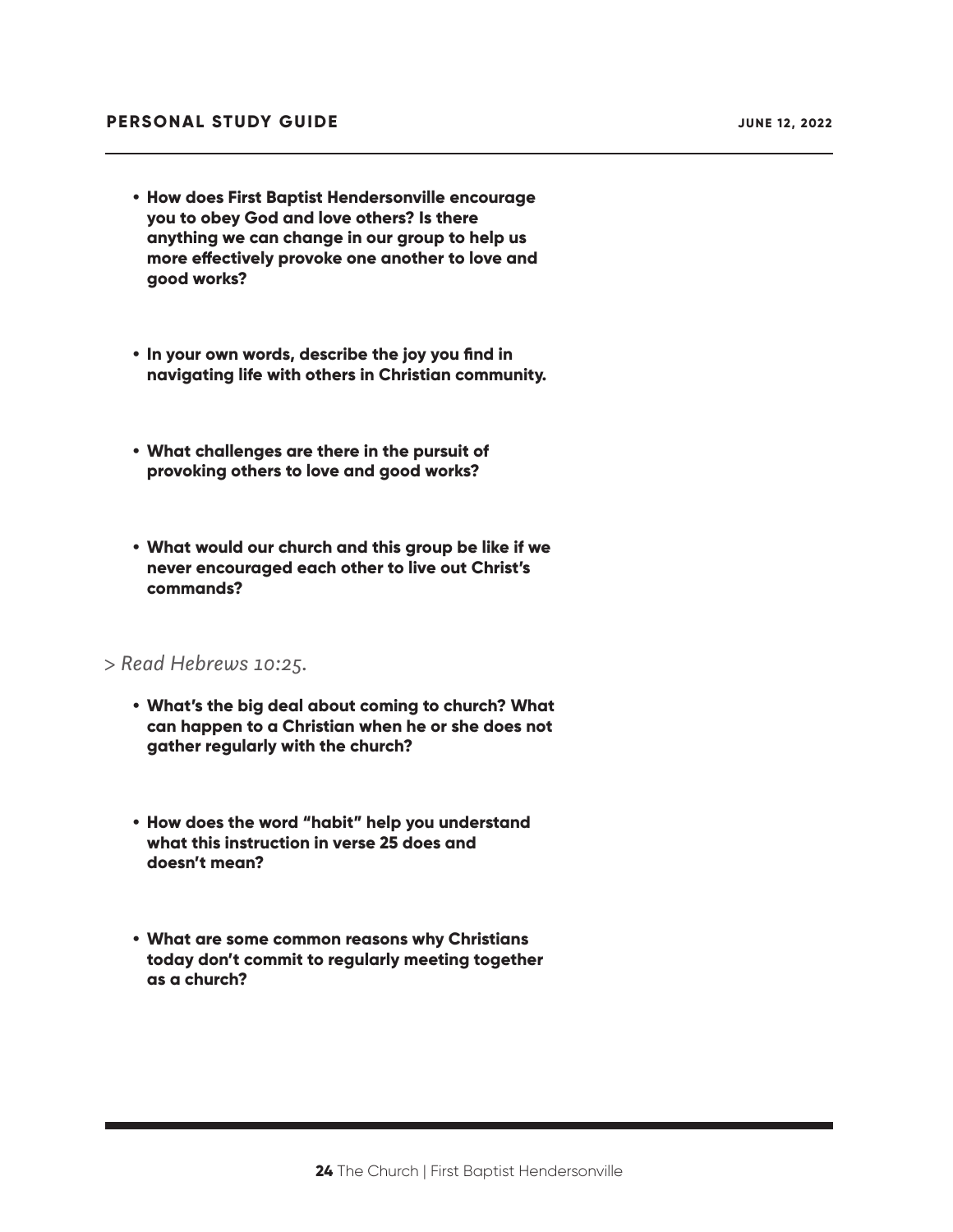- **• How is the church affected when individual believers don't commit to Christian community?**
- **• In the past couple of years of the COVID-19 pandemic, we've all experienced separation from the body of Christ, at least physically to some extent. How would you describe the difficulty of not being in close proximity to your church family?**
- **• How well do we as a group urge one another to: Do the right thing? Confront sin in one another's lives? Comfort one another when someone is hurting? What can we do better?**
- **• Why do you think the writer of Hebrews included that last phrase, "and all the more as you see the day approaching"? What does this teach you about Christian community?**

#### **APPLICATION**

- 1 **Based on this passage, how important is it for you to be part of a Christian community? Explain.**
- 2 **Do you consider yourself responsible for provoking others to love and good works, or do you tend to think someone else should do that instead? Why?**
- 3 **What are some practical ways we can "provoke love and good works" in one another this week?**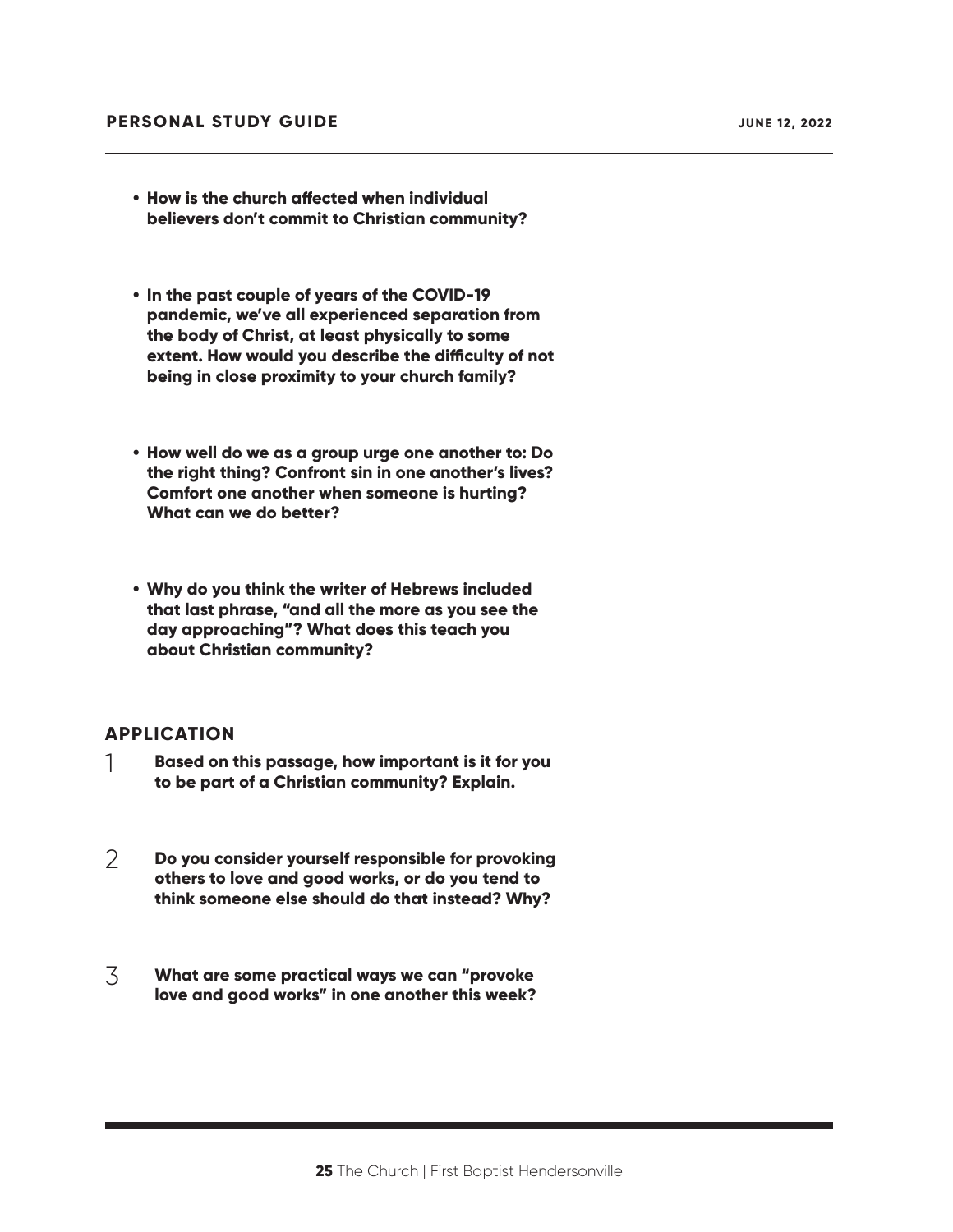#### **PRAY**

Thank God for the gift of Christian community through the local church. Ask Him to show you opportunities to provoke other believers to love and good works, to give you the courage to step into those opportunities in the fullness of His truth and grace, and for the humility and willingness to receive that same encouragement from others.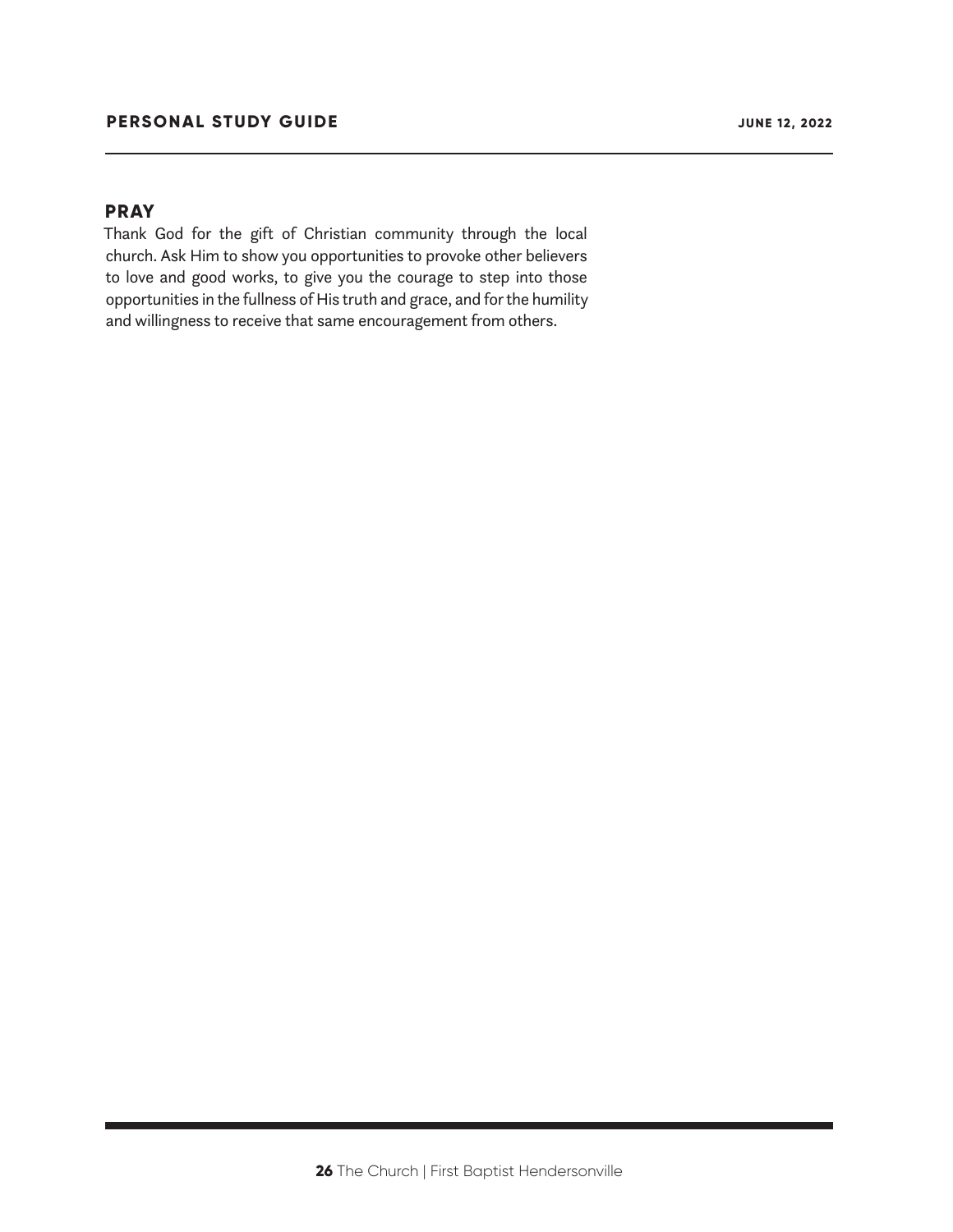# THE RETURN OF CHRIST

**1 THESSALONIANS 4:13-18 JUNE 19, 2022 PERSONAL STUDY GUIDE**

#### **INTRODUCTION**

- 1 **What are some spiritual questions people tend to wrestle with during times of crisis, like a war or pandemic?**
- 2 **In your own life, have those types of difficult seasons and the questions they've caused brought you more hope or doubt? Explain.**
- 3 **In the last few years, many people have begun to wonder if the end of the world is coming. Why do times of crisis often lead us to thoughts like this that we don't consider at other times? What does God want to teach us through that?**

#### **UNDERSTANDING**

*> Read 1 Thessalonians 4:13-14.*

- **• Why do you think Paul described Christians who have died as being "asleep"? What does that imply about the Christian's death?**
- **• Considering that Paul wrote to clear up misinformation, what questions or ideas might the Thessalonian believers have had about death? Why was it important that they not be uninformed about death?**
- **• Why should the grief of Christians be different than that of unbelievers?**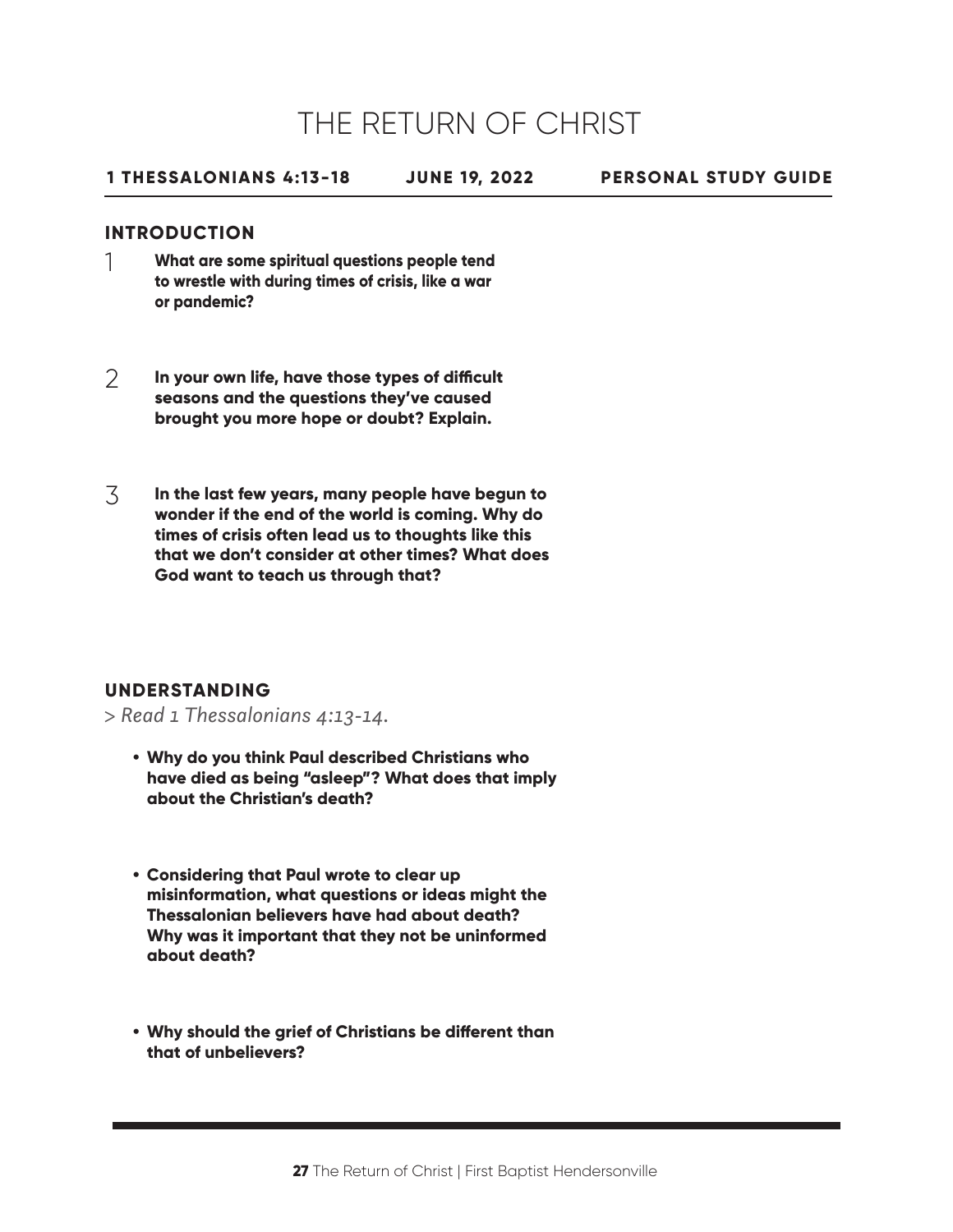#### **PERSONAL STUDY GUIDE SUITE AND SUITE AND ACCOUNT OF A SUITE 19, 2022**

- **• Why did Paul want his readers to be certain about the historical fact of Jesus's death and resurrection?**
- **• Paul placed his hope entirely in the crucifixion and resurrection of Christ. What are some wrong hopes people have regarding death?**
- **• Compare and contrast Paul's comments in verse 14 with those in 1 Corinthians 15:17-19. Why are faith and hope worthless apart from Christ's resurrection?**
- **• What is the relationship between the resurrection and second coming of Jesus? Why do you think many people are confused about Jesus's return?**

#### *> Read 1 Thessalonians 4:15-18.*

- **• What statements about the return of Christ did Paul make in verses 15-17?**
- **• Which of these statements impact you the most? Which surprises you the most?**
- **• Consider verse 18. What should be our primary response to thinking about the Lord's return?**
- **• How can you take seriously Paul's exhortation to encourage others with these words? How could you use these words to comfort a friend?**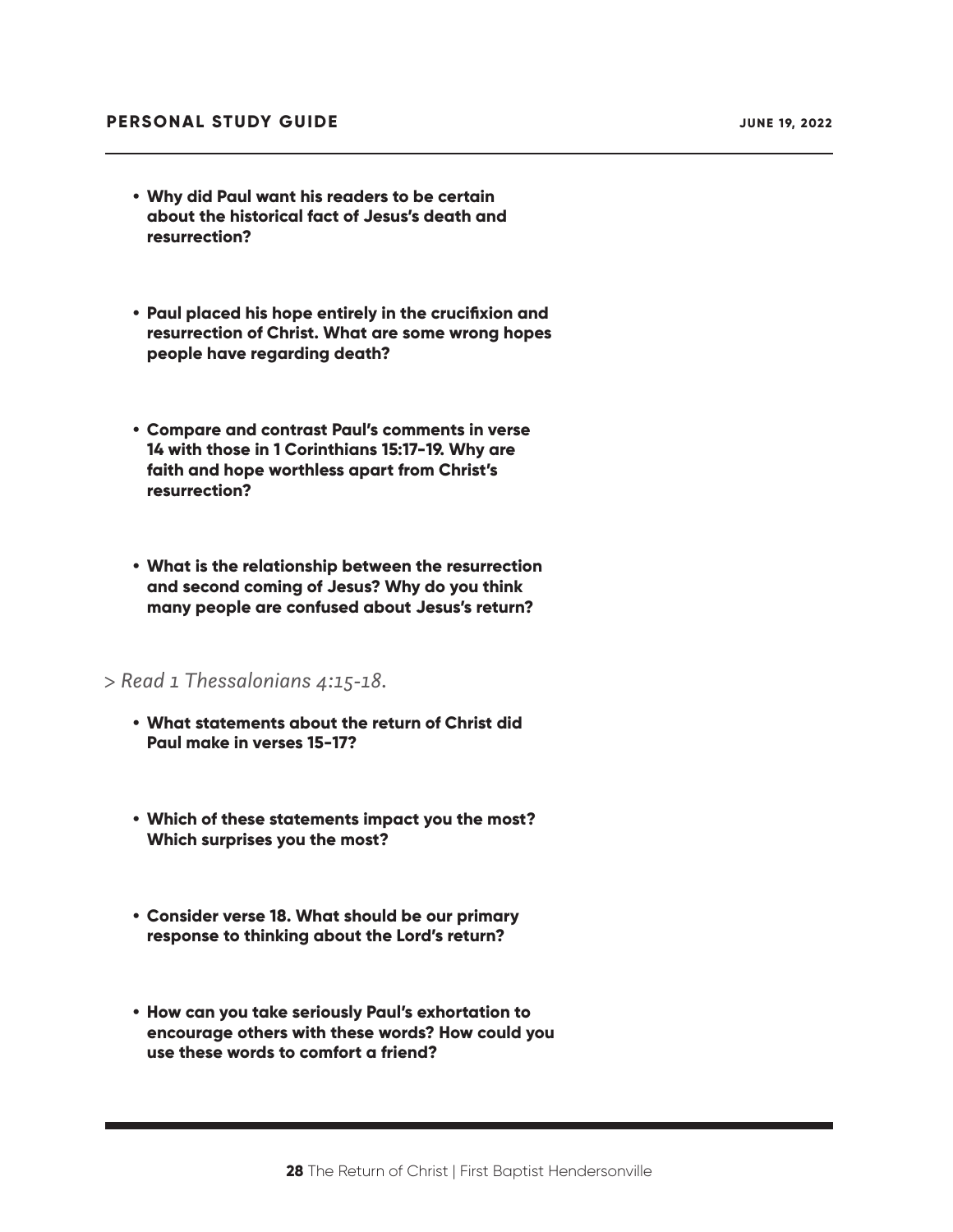- **• Do you anticipate the Lord's return regularly? How might a person do that without also neglecting the things God has called us to as long as we are on the earth?**
- **• How do times of crisis give Christians a longing for the return of Christ? How do these times point all people to the reality of the brokenness of the world?**

## *> Read 2 Peter 3:8-13.*

- **• In these four verses, Peter vividly referred to the destruction of the current world order no less than six times. Why do you think he was so intent on telling us that the end of the world is coming?**
- **• Peter did not intend to cause believers to fear. He meant to encourage us to live rightly. Difficult truth is still truth. Why is it important that we talk honestly about the realities of Jesus's second coming?**
- **• How does God want us to wait for His return?**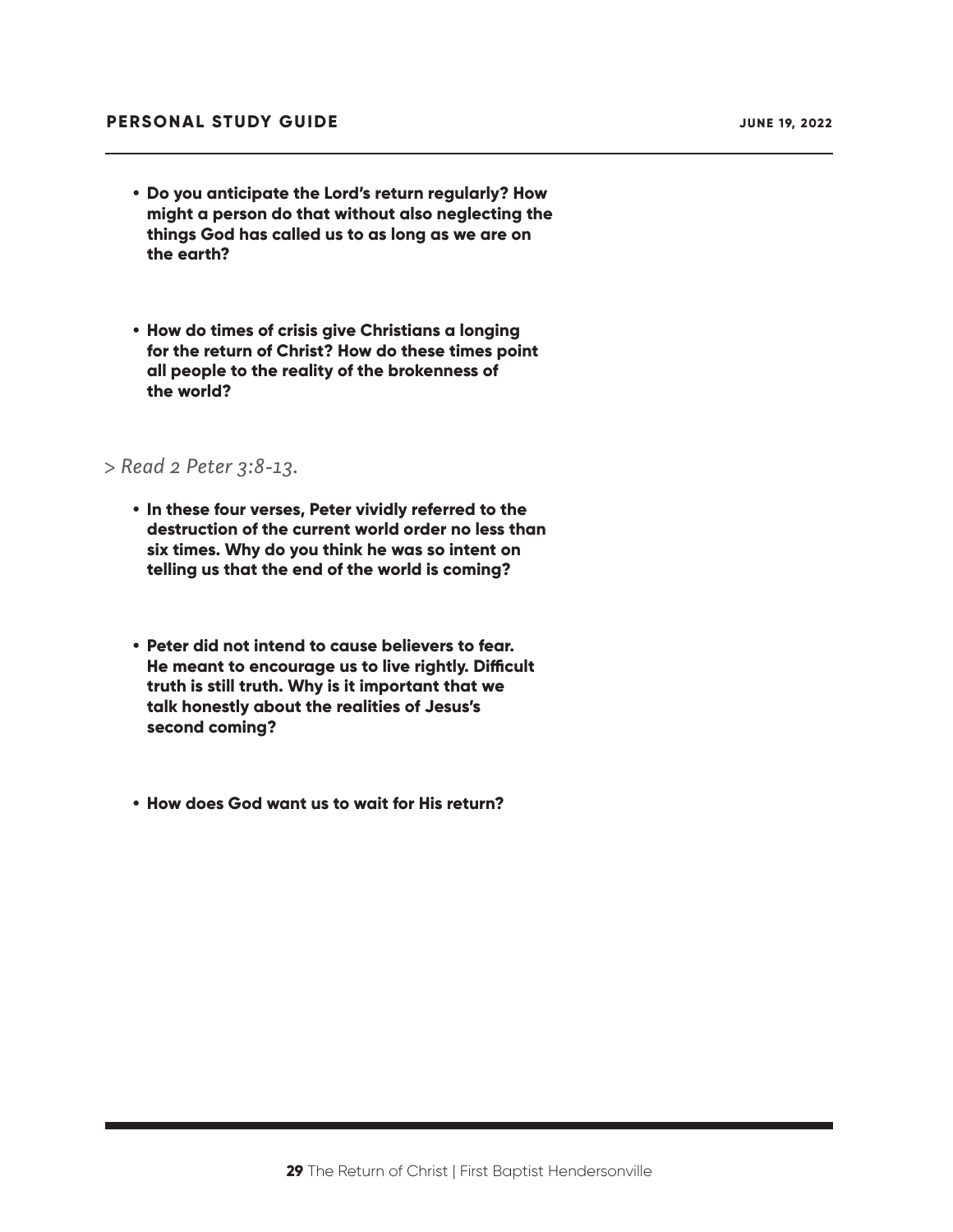- 1 **What things distract you from the hope of Jesus's return?**
- 2 **Are we helping one another live each day with the hope of Christ's return in view? How can we do that more?**
- 3 **How does a sense of urgency for Jesus's return affect the way we live day-to-day? The way we relate to other people?**

#### **PRAY**

Thank God for the promise of Christ's return. Ask Him to help you convey the urgency of responding to the gospel to those who do not know Jesus. Confess the things that distract you from living in expectation of Him, and ask Him for the strength and conviction to live each day alert to His return.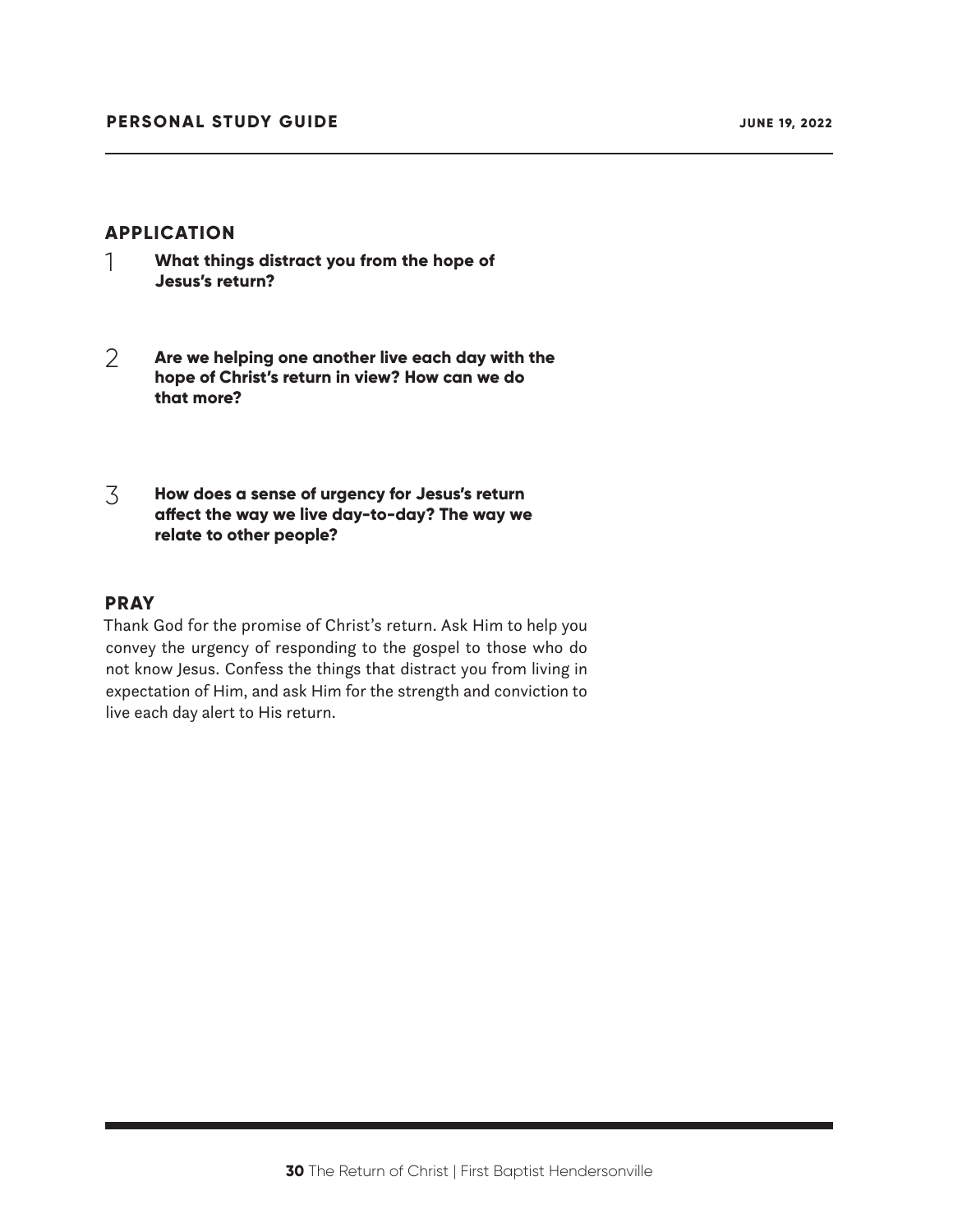## HEAVEN AND HELL

#### **INTRODUCTION**

- 1 **Name a television show or movie that visualizes or discusses heaven or hell. In what manner are heaven and hell portrayed? Do these depictions make heaven and hell feel like real places?**
- 2 **67 percent of Americans believe heaven is a real place, and 61 percent believe hell is real. But what they believe determines how a person goes to one or the other varies widely. Generally, "Americans don't seem too worried about sin or being sent to hell."1 Why do you think that many people tend to not believe people end up in hell?**

#### P**UNDERSTANDING**

- *> Read Matthew 25:31-40.*
	- **• What kind of scene was described in this parable? What kind of imagery did Jesus use to describe Himself in this parable?**
	- **• What was significant about being on the right or the left side in these verses?**
	- **• Why did Jesus bless the sheep in this passage? What did they do to receive Jesus's blessing?**
	- **• What basic human needs did the sheep meet?**

<sup>1. &</sup>quot;Americans Believe in Heaven, Hell, and a Little Bit of Heresy," Lifeway Research, October 27, 2014, https://lifewayresearch.com/2014/10/28/americans-believe-inheaven-hell-and-a-little-bit-of-heresy/.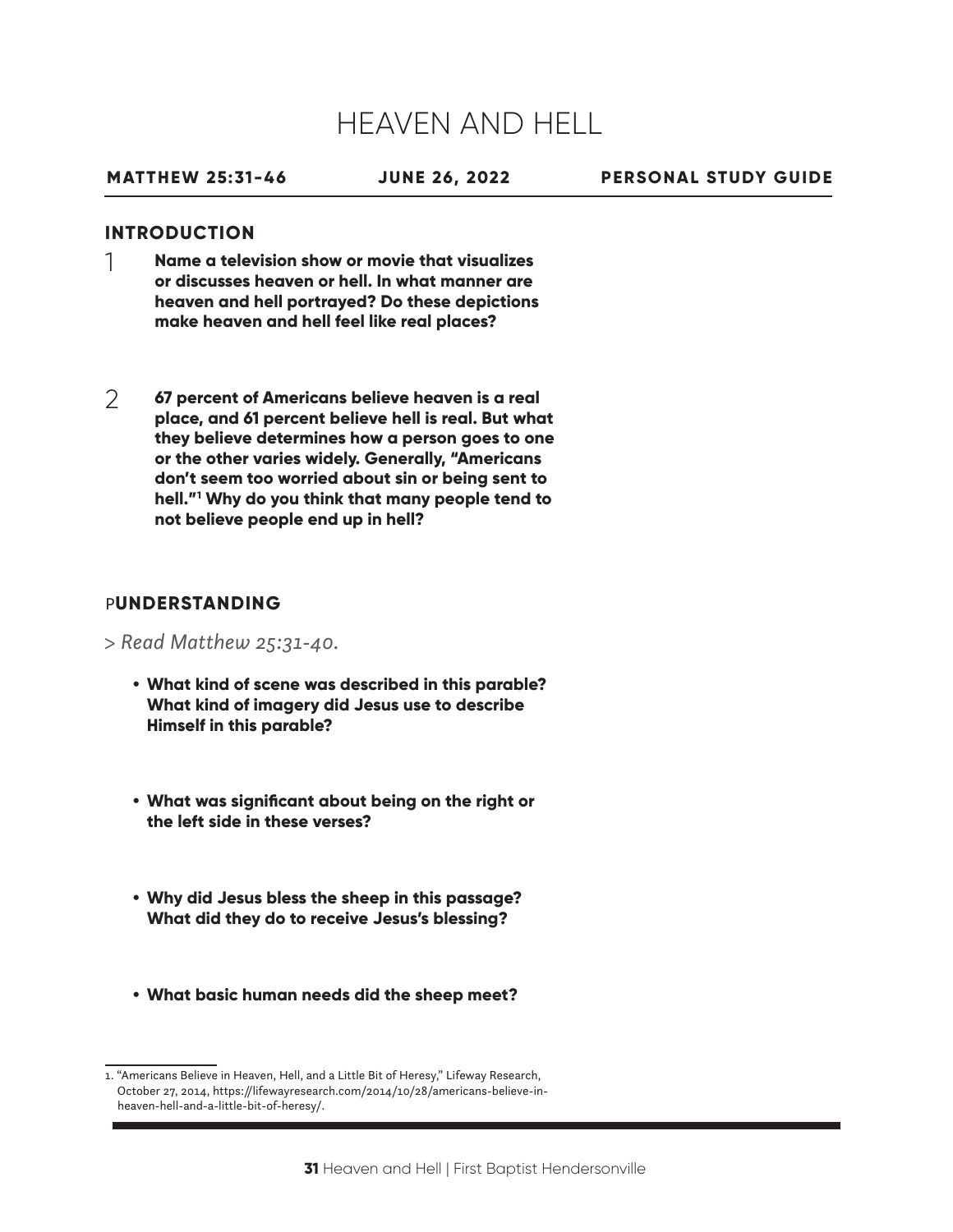- **• What were the sheep surprised about (vv. 37-39)?**
- **• How does it affect you to know that by serving the hungry, homeless, and lonely you are serving Jesus?**
- **• Read John 3:16-18. What did Jesus teach was required of a person to gain eternal life? Why, then, do our works—like meeting people's needs—matter to Him?**

#### *> Read Matthew 25:41-46.*

- **• At the beginning of the parable, Jesus separated the sheep from the goats, and in verse 41, He transitioned from one group to the next. Why were the goats condemned to eternal fire?**
- **• How were the sheep (the first group) and the goats (the second group) similar? How were they different?**
- **• How did Jesus summarize the parable? Why do you think serving others is so important to God?**
- **• What did Jesus mean when He said, "whatever you did for one of the least of these brothers and sisters of mine, you did for me"?**
- **• How is it that by serving people, we love them and show them Jesus?**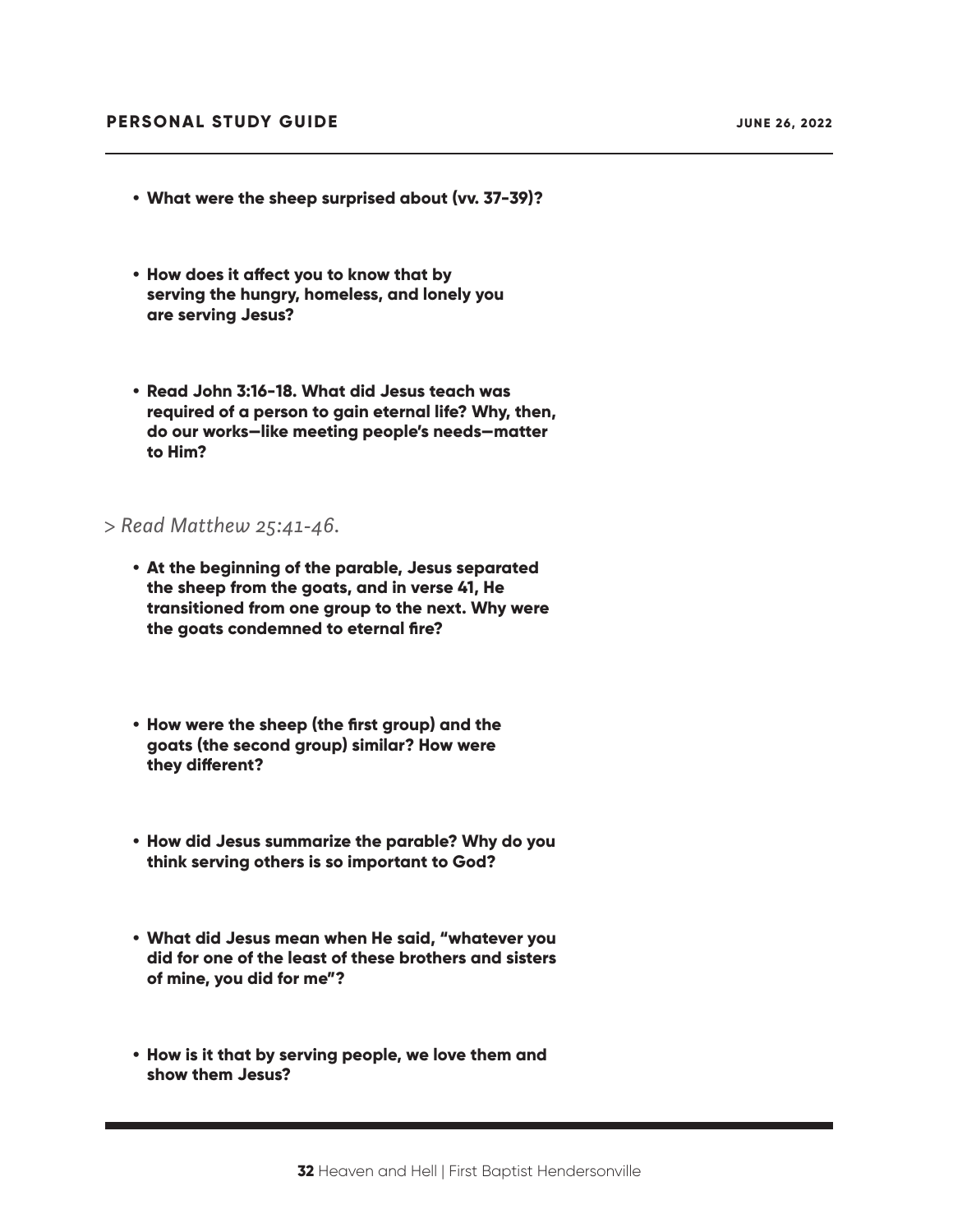- **• What does it mean to "believe" in Jesus? Why is this so important?**
- **• What are the two possibilities (concerning eternity) Jesus pointed out in these verses?**
- **• What does "the wrath of God remains on him" indicate about every person's condition before God at some point? Have you ever thought of God's wrath being on you? What does that mean?**
- **• How is God's wrath removed from us?**
- **• Will God ever overlook someone rejecting Jesus Christ? Explain.**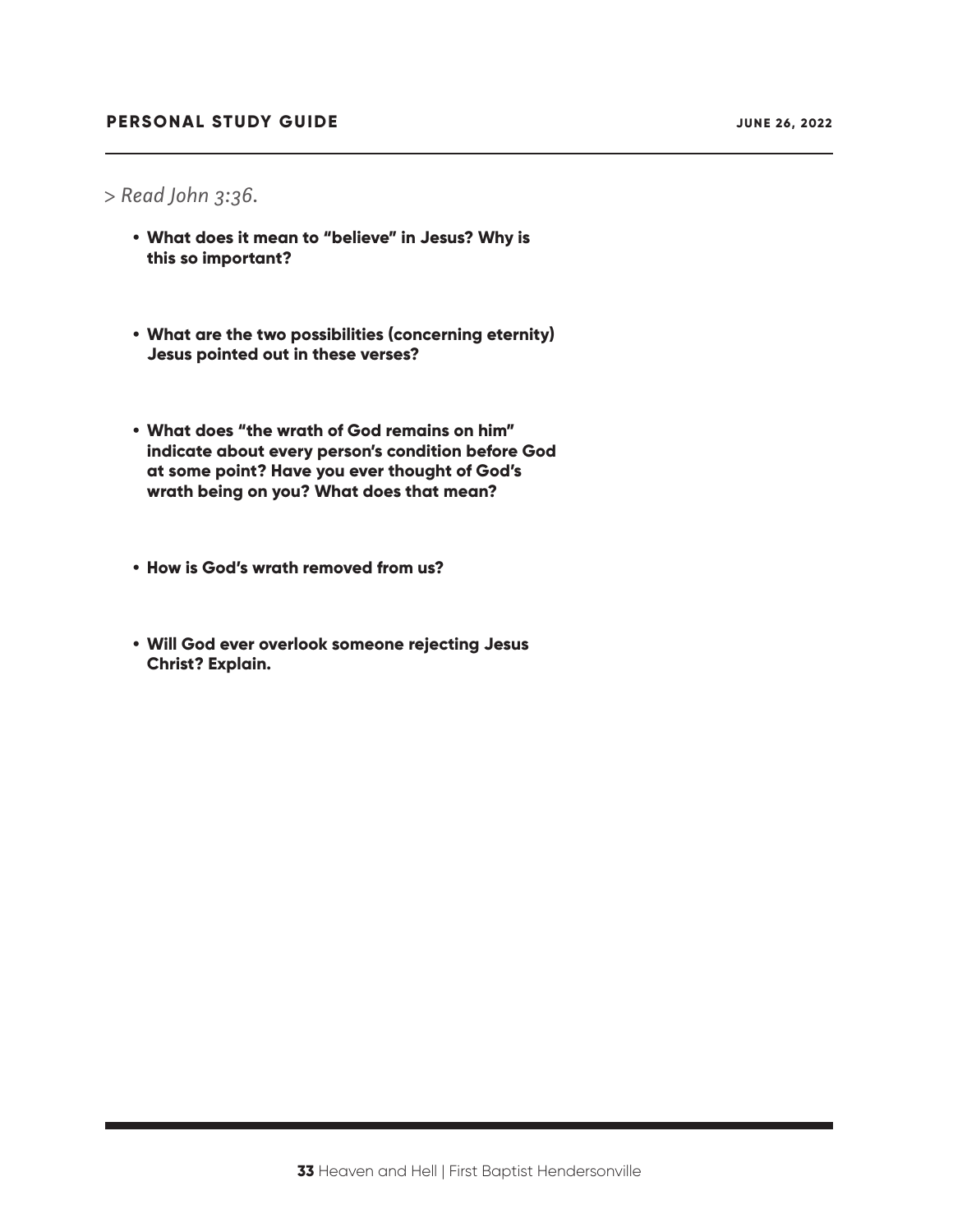- 1 **When God unleashes His power of salvation in a person's life, what changes?**
- 2 **What would you say to people who believe they've "out sinned" God's grace? Do you ever feel that way yourself?**
- 3 **How does the fact that you will be judged change the way you view your life? How does it change the way you look at others?**
- 4 **Hell is punishment, banishment, suffering, and eternal. And sadly, it is a reality for many people. What do these realities of hell teach us about God? How should the realities of hell change the way you relate to others?**

#### **PRAY**

Thank God for the reality of eternal life. Thank Him for being a just God and for showing mercy to all people who follow Him. Ask His Spirit to remind you each day to look for and step into opportunities to act in faithfulness, meeting the needs of other people and sharing God's love.